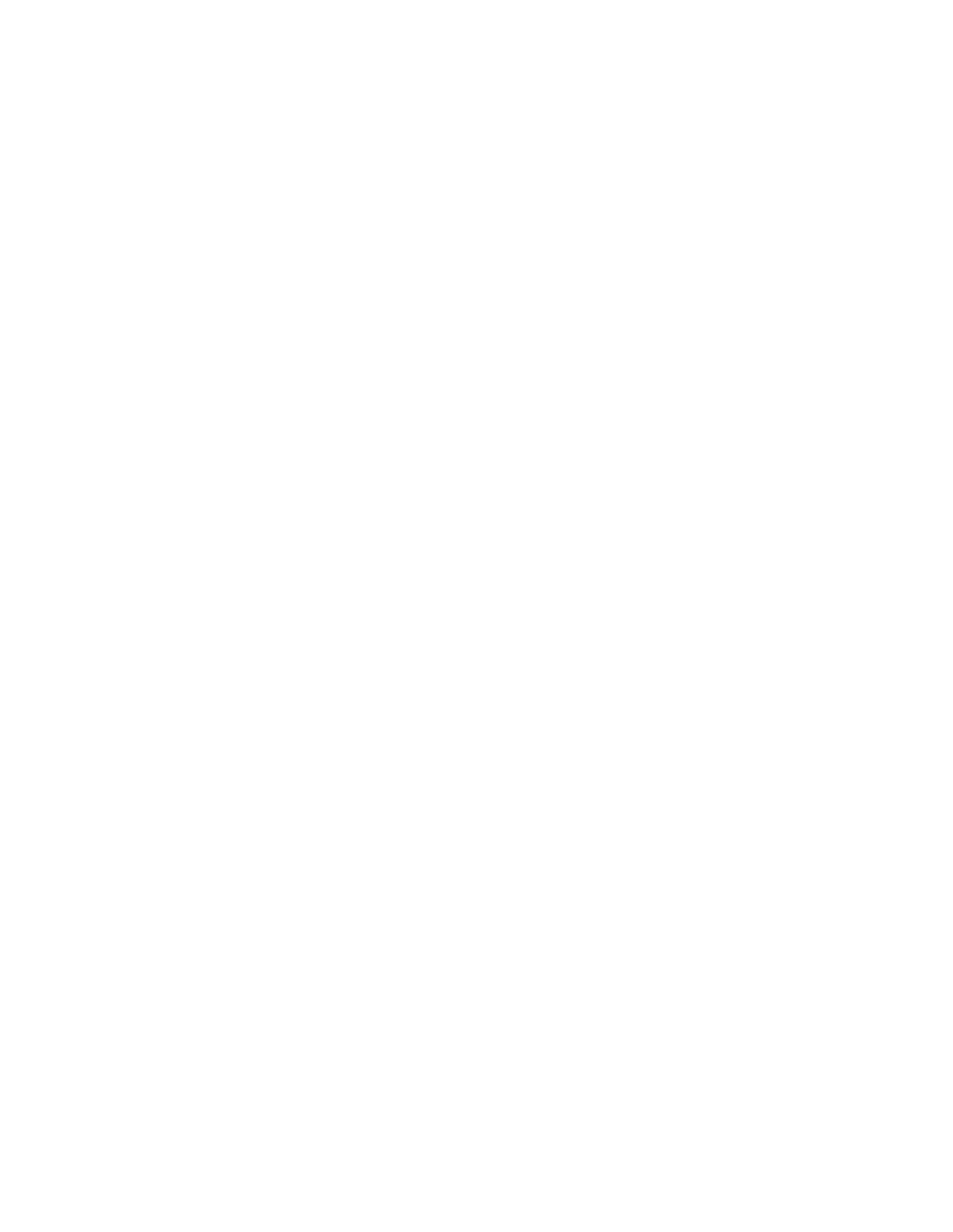## Appendix E-1

Special-Status Plant Species PTO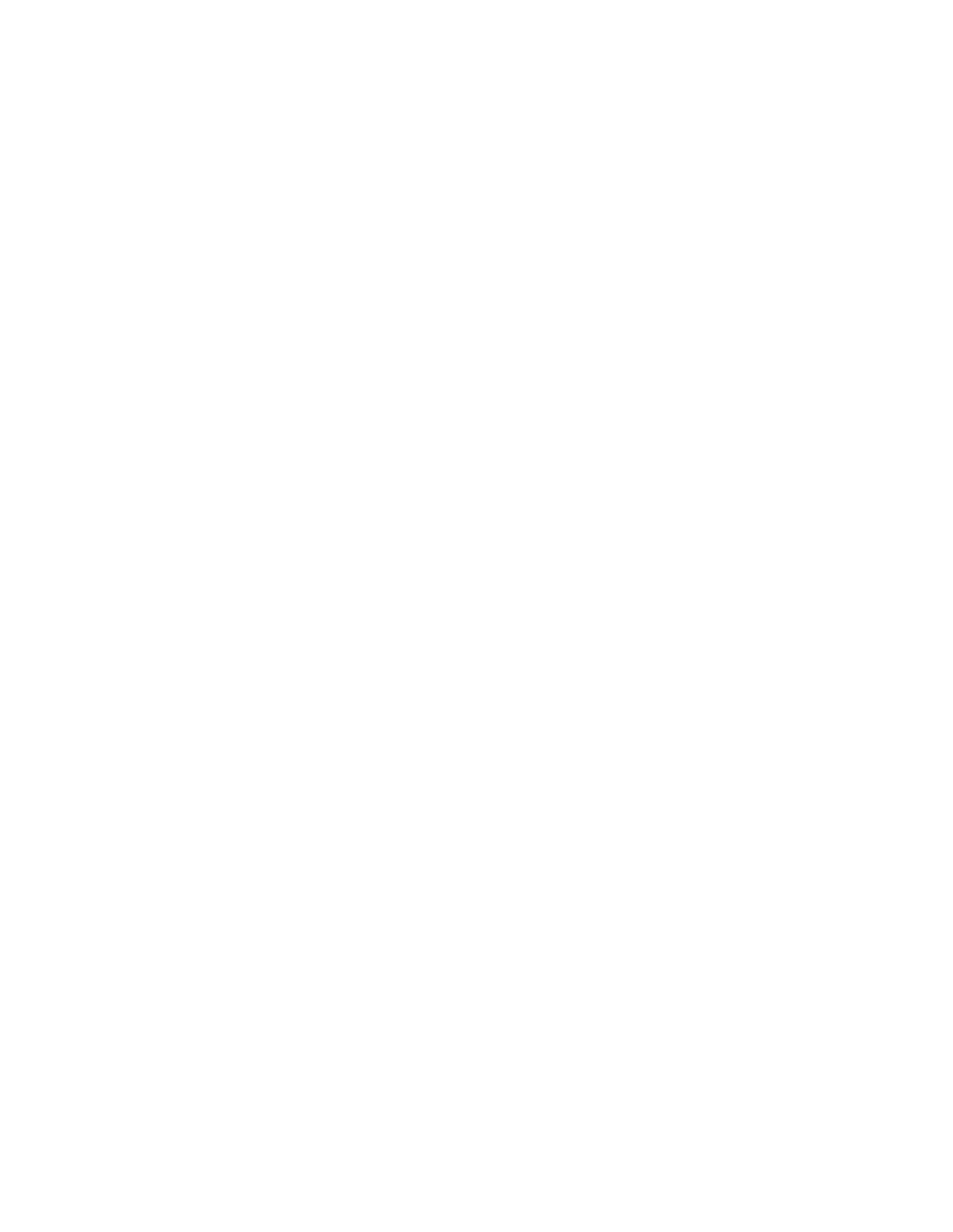### **APPENDIX E-1 Special-Status Plant Species Potential to Occur within the Study Area**

| <b>Scientific Name</b>           | <b>Common Name</b>     | Status <sup>1</sup><br>(Federal/State/CR<br>PR) | <b>Primary Habitat Associations/ Life Form/</b><br><b>Blooming Period/ Elevation Range (feet)</b>    | <b>Potential to Occur</b>                                                                                                                                                                                                                                                                                                                                                                                |
|----------------------------------|------------------------|-------------------------------------------------|------------------------------------------------------------------------------------------------------|----------------------------------------------------------------------------------------------------------------------------------------------------------------------------------------------------------------------------------------------------------------------------------------------------------------------------------------------------------------------------------------------------------|
| Abronia villosa var.<br>aurita   | chaparral sand-verbena | None/None/1B.1                                  | Chaparral, Coastal scrub, Desert dunes;<br>sandy/annual herb/(Jan)Mar-Sep/245-5,245                  | Low potential to occur. There is<br>minimal coastal sage scrub within<br>project X-086 that can potentially<br>provide suitable habitat for this<br>species and the nearest CNDDB<br>occurrence is approximately 1 mile<br>north from this project area. However,<br>the coastal scrub found is likely<br>ornamental landscaping using native<br>vegetation and therefore the soil has<br>been disturbed |
| Aphanisma blitoides              | aphanisma              | None/None/1B.2                                  | Coastal bluff scrub, Coastal dunes, Coastal scrub;<br>sandy or gravelly/annual herb/Feb-June/0-1,000 | Low potential to occur. There is<br>minimal coastal sage scrub within a<br>small portion of project X-086;<br>However this seems to be ornamental<br>landscaping using native vegetation<br>where the soil has been disturbed and<br>likely not suitable for this species.<br>Additionally, the nearest documented<br>CNDDB occurrence is over 12 miles<br>from the area (CDFW 2020).                    |
| Astragalus hornii var.<br>hornii | Horn's milk-vetch      | None/None/1B.1                                  | Meadows and seeps, Playas; lake margins,<br>alkaline/annual herb/May-Oct/195-2,785                   | Not expected to occur. The project<br>areas associated with the Facilities<br>Master Plan are in mostly developed<br>areas and lack any meadows, playas<br>or lake margins.                                                                                                                                                                                                                              |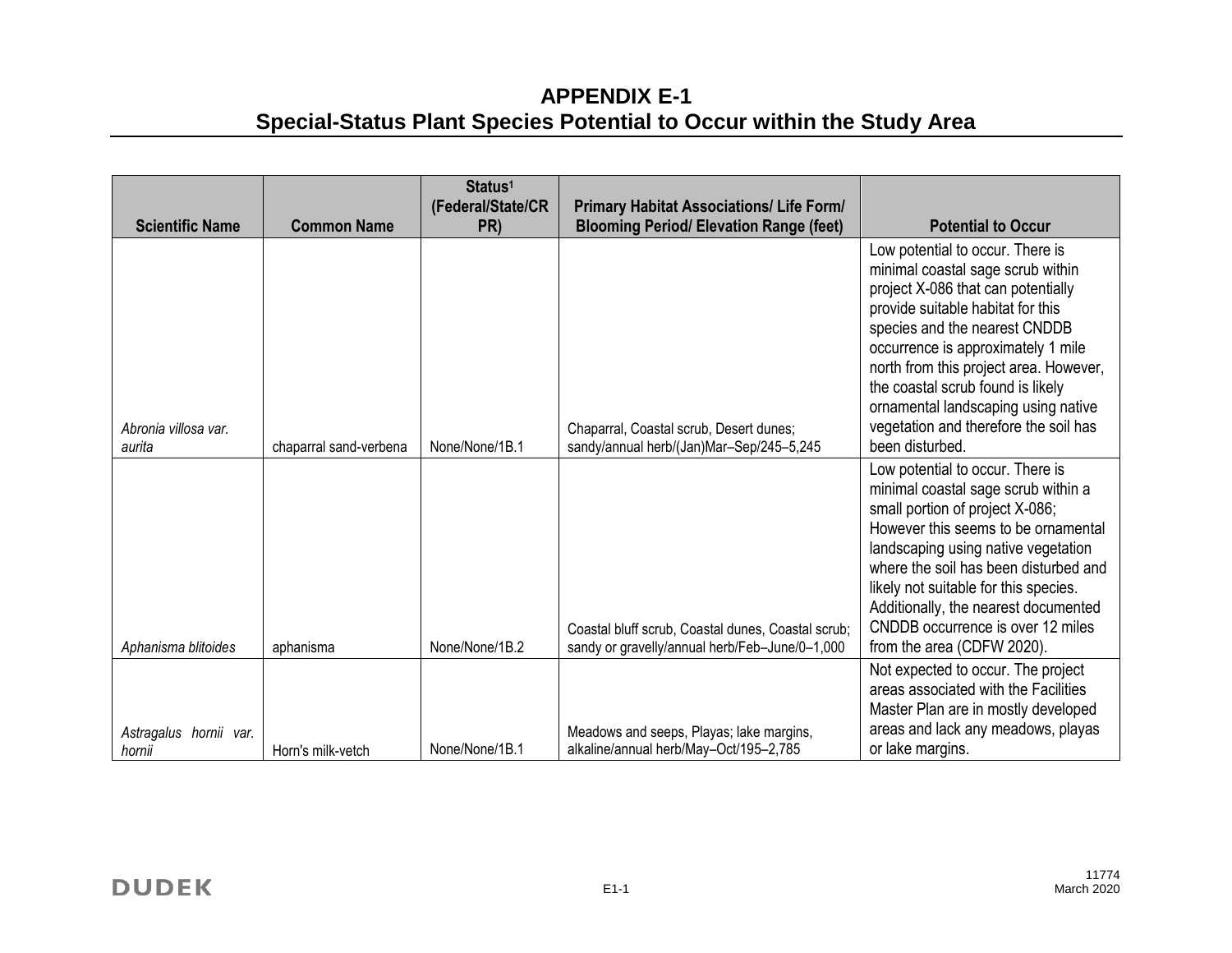| <b>Scientific Name</b>                              | <b>Common Name</b>           | Status <sup>1</sup><br>(Federal/State/CR<br>PR) | <b>Primary Habitat Associations/ Life Form/</b><br><b>Blooming Period/ Elevation Range (feet)</b>                                       | <b>Potential to Occur</b>                                                                                                                                                                                                                                                                                                                                                   |
|-----------------------------------------------------|------------------------------|-------------------------------------------------|-----------------------------------------------------------------------------------------------------------------------------------------|-----------------------------------------------------------------------------------------------------------------------------------------------------------------------------------------------------------------------------------------------------------------------------------------------------------------------------------------------------------------------------|
| Astragalus<br>pycnostachyus<br>var.<br>lanosissimus | Ventura marsh milk-<br>vetch | FE/SE/1B.1                                      | Coastal dunes, Coastal scrub, Marshes and<br>swamps (edges, coastal salt or<br>brackish)/perennial herb/(June)Aug-Oct/0-115             | Not expected to occur. There is<br>minimal coastal sage scrub within a<br>small portion of project X-086;<br>However this seems to be ornamental<br>landscaping using native vegetation<br>where the soil has been disturbed and<br>likely not suitable habitat for this<br>species. Additionally, there is only one<br>known CNDDB occurrence within<br>Orange County, CA. |
| Atriplex coulteri                                   | Coulter's saltbush           | None/None/1B.2                                  | Coastal bluff scrub, Coastal dunes, Coastal scrub,<br>Valley and foothill grassland; alkaline or<br>clay/perennial herb/Mar-Oct/5-1,505 | Low potential to occur. There are no<br>coastal bluffs or coastal sand dunes to<br>support this species. Additionally, the<br>minimal coastal scrub within project X-<br>086 is landscaped with disturbed soils.                                                                                                                                                            |
| Atriplex pacifica                                   | South Coast saltscale        | None/None/1B.2                                  | Coastal bluff scrub, Coastal dunes, Coastal scrub,<br>Playas/annual herb/Mar-Oct/0-460                                                  | Low potential to occur. The project<br>areas associated with the OCSD<br>facilities master plan lack coastal<br>bluffs, dunes, and playas. There is<br>minimal coastal scrub present within<br>project X-086, however the soils have<br>been previously disturbed due to it<br>likely being landscaped using native<br>vegetation.                                          |
| Atriplex parishii                                   | Parish's brittlescale        | None/None/1B.1                                  | Chenopod scrub, Playas, Vernal pools;<br>alkaline/annual herb/June-Oct/80-6,230                                                         | Not expected to occur. Suitable habitat<br>such as chenopod scrub, playas and<br>vernal pools are absent within the<br>project areas.                                                                                                                                                                                                                                       |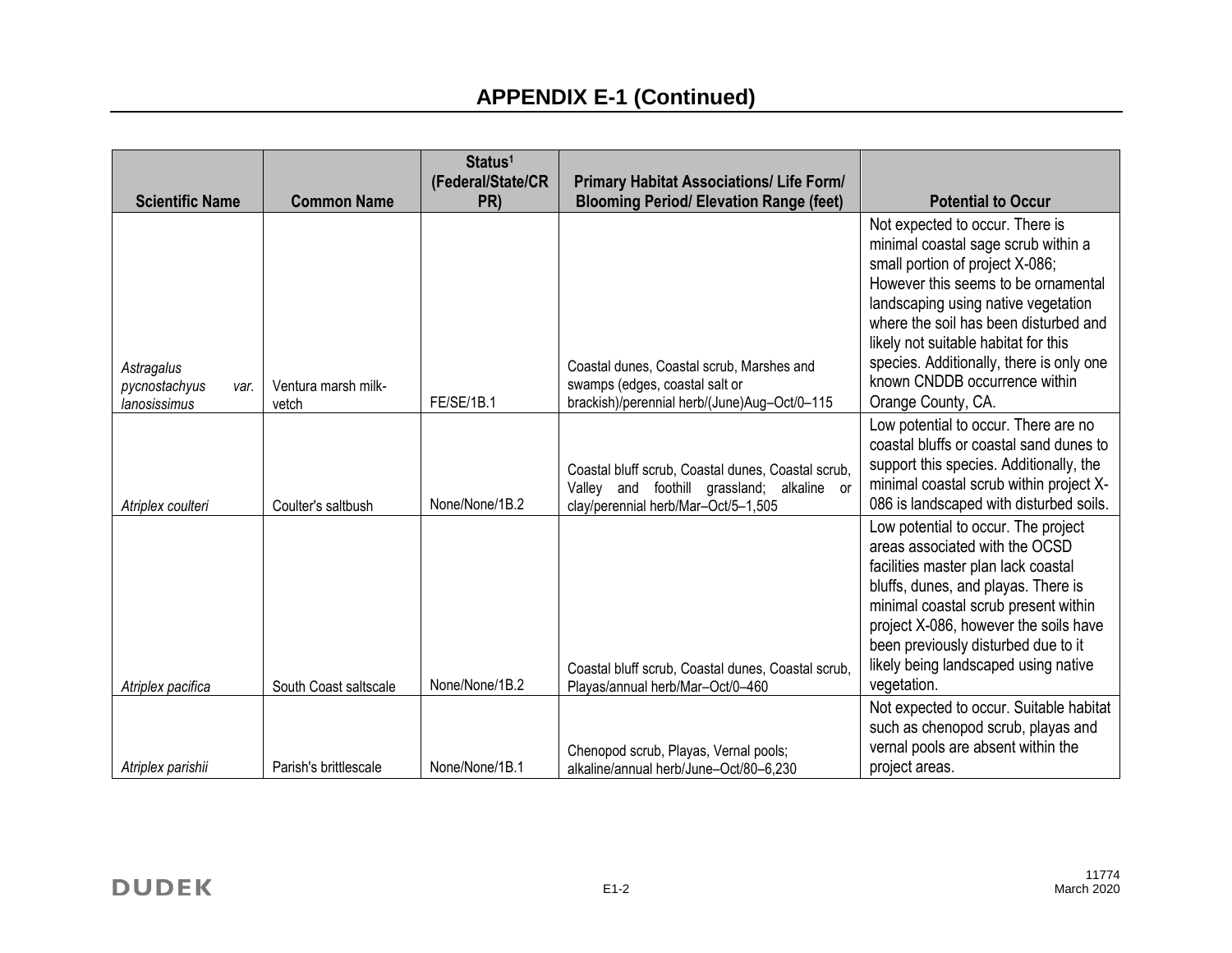| <b>Scientific Name</b>                 | <b>Common Name</b>            | Status <sup>1</sup><br>(Federal/State/CR<br>PR) | <b>Primary Habitat Associations/ Life Form/</b><br><b>Blooming Period/ Elevation Range (feet)</b>                                                                                                                                                            | <b>Potential to Occur</b>                                                                                                                                                                                                                                                                                                                           |
|----------------------------------------|-------------------------------|-------------------------------------------------|--------------------------------------------------------------------------------------------------------------------------------------------------------------------------------------------------------------------------------------------------------------|-----------------------------------------------------------------------------------------------------------------------------------------------------------------------------------------------------------------------------------------------------------------------------------------------------------------------------------------------------|
| Atriplex serenana var.<br>davidsonii   | Davidson's saltscale          | None/None/1B.2                                  | Coastal bluff scrub, Coastal scrub; alkaline/annual<br>herb/Apr-Oct/30-655                                                                                                                                                                                   | Low potential to occur. There is<br>minimal coastal scrub in project X-086,<br>however the soils have been<br>previously disturbed due to it likely<br>being landscaped using native<br>vegetation.                                                                                                                                                 |
| Calochortus weedii var.<br>intermedius | intermediate mariposa<br>lily | None/None/1B.2                                  | Chaparral, Coastal scrub, Valley and foothill<br>grassland; rocky, calcareous/perennial bulbiferous<br>herb/May-July/340-2,805                                                                                                                               | Low potential to occur. There is<br>minimal coastal scrub in project X-086,<br>however the soils have been<br>previously disturbed due to it likely<br>being landscaped using native<br>vegetation.                                                                                                                                                 |
| Calystegia felix                       | lucky morning-glory           | None/None/1B.1                                  | Meadows and seeps (sometimes alkaline),<br>Riparian scrub (alluvial); Historically associated<br>with wetland and marshy places, but possibly in<br>drier situations as well. Possibly silty loam and<br>alkaline/annual rhizomatous herb/Mar-Sep/95-<br>705 | Low potential to occur. Project X-066<br>has riparian habitat that may be<br>suitable for this species to occur.<br>However, this area is disturbed with<br>surrounding development.<br>Additionally, there are CNDDB<br>occurrences within the Orange County<br>area.                                                                              |
| Camissoniopsis lewisii                 | Lewis' evening-primrose       | None/None/3                                     | Coastal bluff scrub, Cismontane woodland,<br>Coastal dunes, Coastal scrub, Valley and foothill<br>grassland; sandy or clay/annual herb/Mar-<br>May(June)/0-985                                                                                               | Not expected to occur. There are no<br>coastal bluffs, cismontane woodland,<br>coastal dunes or grasslands within the<br>project areas. The project X-086 has<br>minimal coastal scrub that can<br>potentially be suitable for this species.<br>However, the soil has been previously<br>disturbed from the landscaping using<br>native vegetation. |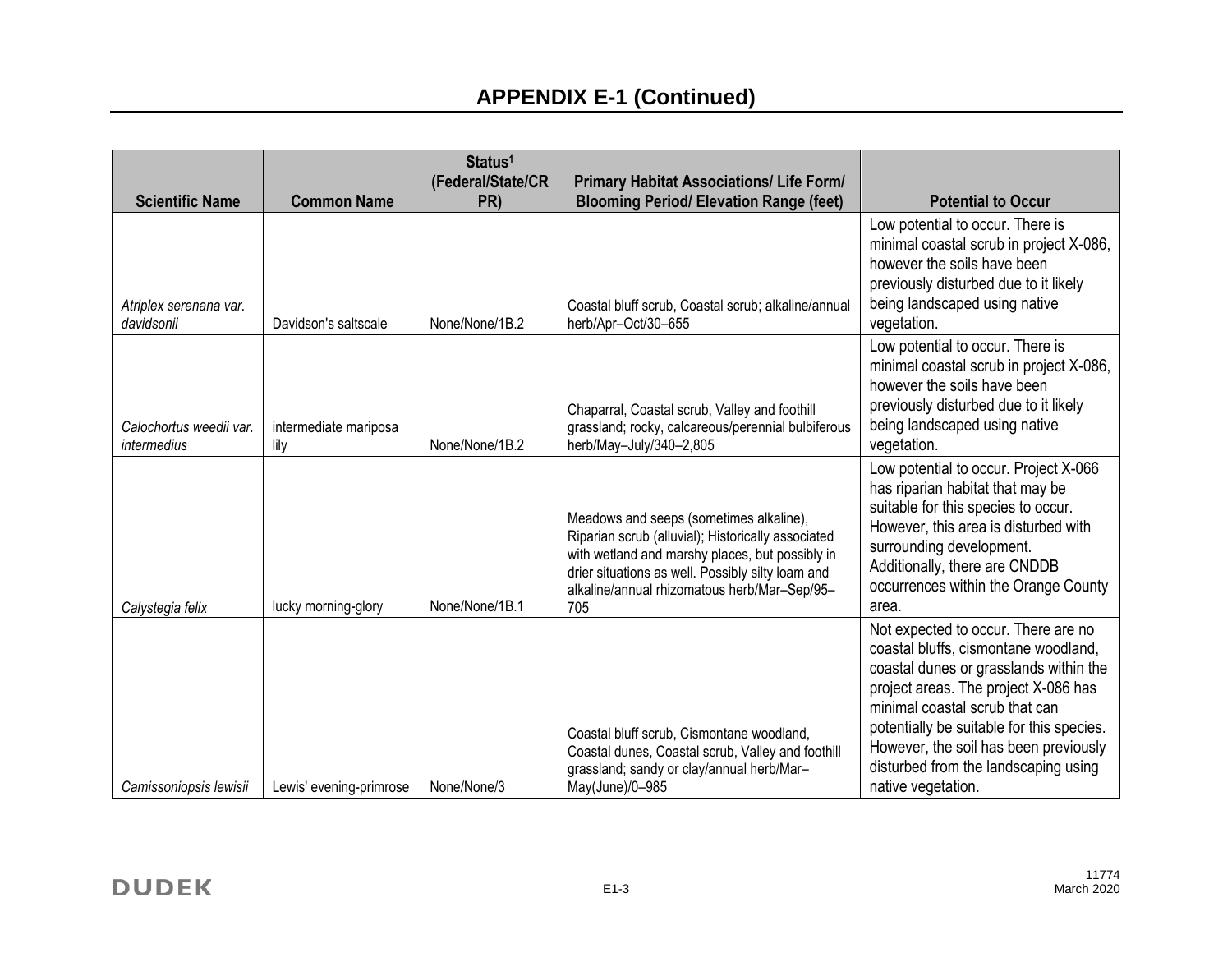| <b>Scientific Name</b>                               | <b>Common Name</b>                 | Status <sup>1</sup><br>(Federal/State/CR<br>PR) | <b>Primary Habitat Associations/ Life Form/</b><br><b>Blooming Period/ Elevation Range (feet)</b>                            | <b>Potential to Occur</b>                                                                                                                                                                                                                                                                                                                                                                       |
|------------------------------------------------------|------------------------------------|-------------------------------------------------|------------------------------------------------------------------------------------------------------------------------------|-------------------------------------------------------------------------------------------------------------------------------------------------------------------------------------------------------------------------------------------------------------------------------------------------------------------------------------------------------------------------------------------------|
| Centromadia parryi<br>ssp. australis                 | southern tarplant                  | None/None/1B.1                                  | Marshes and swamps (margins), Valley and<br>foothill grassland (vernally mesic), Vernal<br>pools/annual herb/May-Nov/0-1,570 | Low potential to occur. There have<br>been multiple occurrences near<br>project 5-68 at the adjacent coastal<br>bluffs outside of the project<br>boundaries. However, there is no<br>suitable natural habitat (i.e marshes,<br>swamps grasslands, or vernal pools)<br>within the project locations.                                                                                             |
| Chaenactis<br>glabriuscula var.<br>orcuttiana        | Orcutt's pincushion                | None/None/1B.1                                  | Coastal bluff scrub (sandy), Coastal dunes/annual<br>herb/Jan-Aug/0-330                                                      | Not expected to occur. The project<br>areas associated with the OCSD<br>Facilities Master Plan do not contain<br>any coastal bluffs or sand dunes within<br>the project boundaries.                                                                                                                                                                                                             |
| Chloropyron maritimum<br>ssp. maritimum              | salt marsh bird's-beak             | FE/SE/1B.2                                      | Coastal dunes, Marshes and swamps (coastal<br>salt)/annual herb (hemiparasitic)/May-<br>Oct(Nov)/0-100                       | Not expected to occur. There are no<br>coastal dunes, marshes or swamps<br>within the project areas.                                                                                                                                                                                                                                                                                            |
| Chorizanthe parryi var.<br>fernandina                | San Fernando Valley<br>spineflower | FC/SE/1B.1                                      | Coastal scrub (sandy), Valley and foothill<br>grassland/annual herb/Apr-July/490-4,000                                       | Low potential to occur. There is<br>minimal coastal scrub within Project X-<br>086. However, this area was<br>previously restored using native<br>habitat. Therefore the soils have been<br>disturbed and likely not suitable for<br>this species to occur. Additionally<br>there is only one CNDDB occurrence<br>in the northern side of Orange County<br>and over 8 miles from Project X-086. |
| Comarostaphylis<br>diversifolia ssp.<br>diversifolia | summer holly                       | None/None/1B.2                                  | Chaparral, Cismontane woodland/perennial<br>evergreen shrub/Apr-June/95-2,590                                                | Not expected to occur. There is no<br>chaparral or cismontane woodland<br>habitat within the project areas to<br>support this species.                                                                                                                                                                                                                                                          |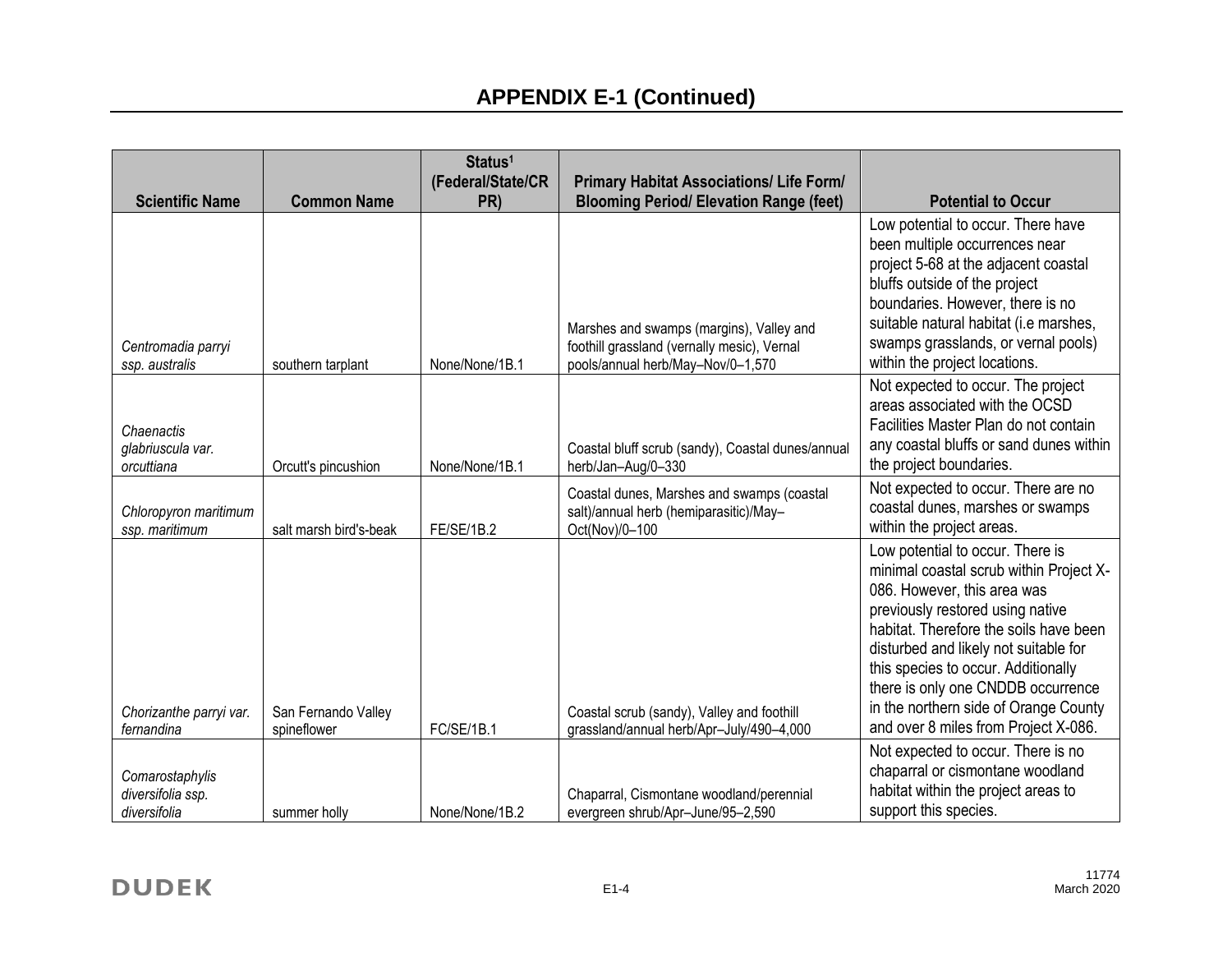| <b>Scientific Name</b>                | <b>Common Name</b>      | Status <sup>1</sup><br>(Federal/State/CR<br>PR) | <b>Primary Habitat Associations/ Life Form/</b><br><b>Blooming Period/ Elevation Range (feet)</b>                                      | <b>Potential to Occur</b>                                                                                                                                                                                                                                                                                                                                    |
|---------------------------------------|-------------------------|-------------------------------------------------|----------------------------------------------------------------------------------------------------------------------------------------|--------------------------------------------------------------------------------------------------------------------------------------------------------------------------------------------------------------------------------------------------------------------------------------------------------------------------------------------------------------|
| Dudleya multicaulis                   | many-stemmed dudleya    | None/None/1B.2                                  | Chaparral, Coastal scrub, Valley and foothill<br>grassland; often clay/perennial herb/Apr-July/45-<br>2,590                            | Low potential to occur. There is<br>minimal coastal sage scrub within<br>project X-086. However, this project<br>seems to be part of a restoration using<br>native landscaping. Therefore the soil<br>has been disturbed and likely not<br>suitable for this species to occur. The<br>nearest CNDDB occurrence is 2.7<br>miles southeast from Project X-086. |
| Dudleya stolonifera                   | Laguna Beach dudleya    | <b>FT/ST/1B.1</b>                               | Chaparral, Cismontane woodland, Coastal scrub,<br>Valley and foothill grassland; rocky/perennial<br>stoloniferous herb/May-July/30-855 | Low potential to occur. Although there<br>is minimal coastal scrub within Project<br>X-086, this area was previously<br>restored using native habitat and<br>therefore the soils were disturbed and<br>likely not suitable for this species to<br>occur.                                                                                                     |
| Eryngium aristulatum<br>var. parishii | San Diego button-celery | <b>FE/SE/1B.1</b>                               | Coastal scrub, Valley and foothill grassland,<br>Vernal pools; mesic/annual / perennial herb/Apr-<br>June/65-2,030                     | Low potential to occur. There is<br>minimal coastal scrub within Project X-<br>086. However, this area was<br>previously restored using native<br>habitat. Therefore the soils have been<br>disturbed and likely not suitable for<br>this species to occur.                                                                                                  |
| Euphorbia misera                      | cliff spurge            | None/None/2B.2                                  | Coastal bluff scrub, Coastal scrub, Mojavean<br>desert scrub; rocky/perennial shrub/Dec-<br>Aug(Oct)/30-1,640                          | Low potential to occur. There is<br>minimal coastal scrub within Project X-<br>086. However, this area was<br>previously restored using native<br>habitat. Therefore the soils have been<br>disturbed and likely not suitable for<br>this species to occur.                                                                                                  |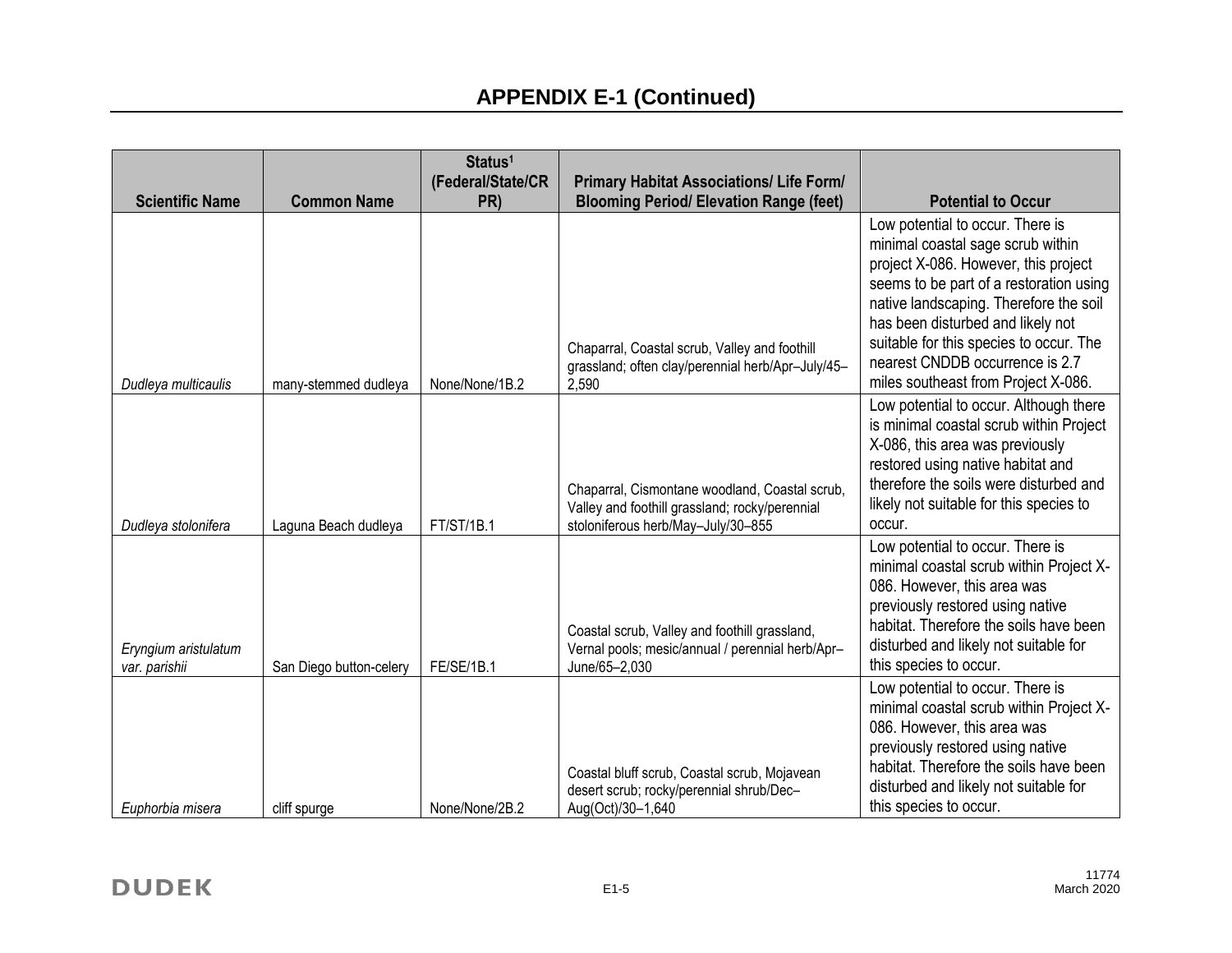| <b>Scientific Name</b>                | <b>Common Name</b>    | Status <sup>1</sup><br>(Federal/State/CR<br>PR) | <b>Primary Habitat Associations/ Life Form/</b><br><b>Blooming Period/ Elevation Range (feet)</b>                                            | <b>Potential to Occur</b>                                                                                                                                                                                                                                                                                                                                 |
|---------------------------------------|-----------------------|-------------------------------------------------|----------------------------------------------------------------------------------------------------------------------------------------------|-----------------------------------------------------------------------------------------------------------------------------------------------------------------------------------------------------------------------------------------------------------------------------------------------------------------------------------------------------------|
| Helianthus nuttallii ssp.<br>parishii | Los Angeles sunflower | None/None/1A                                    | Marshes and swamps (coastal salt and<br>freshwater)/perennial rhizomatous herb/Aug-<br>Oct/30-5,000                                          | Not expected to occur. There are no<br>marshes or swamps within the project<br>boundaries of the OCSD facilities<br>management plan.                                                                                                                                                                                                                      |
| Hordeum intercedens                   | vernal barley         | None/None/3.2                                   | Coastal dunes, Coastal scrub, Valley and foothill<br>grassland (saline flats and depressions), Vernal<br>pools/annual herb/Mar-June/15-3,280 | Not expected to occur. The project<br>areas are within developed areas and<br>lack coastal dunes and grasslands<br>necessary for this species to occur.                                                                                                                                                                                                   |
| Horkelia cuneata var.<br>puberula     | mesa horkelia         | None/None/1B.1                                  | Chaparral (maritime), Cismontane woodland,<br>Coastal scrub; sandy or gravelly/perennial<br>herb/Feb-July(Sep)/225-2,655                     | Low potential to occur. There is<br>minimal coastal scrub within Project X-<br>086. However, this area was<br>previously restored using native<br>habitat. Therefore the soils have been<br>disturbed and likely not suitable for<br>this species to occur. Additionally, the<br>nearest CNDDB occurrence is over 18<br>miles south of this project area. |
| Nama stenocarpa                       | mud nama              | None/None/2B.2                                  | Marshes and swamps (lake margins,<br>riverbanks)/annual / perennial herb/Jan-July/15-<br>1,640                                               | Not expected to occur. The project<br>areas are within mostly developed<br>areas with ornamental landscapes.<br>There are no marshes and swamps for<br>this species to occur.                                                                                                                                                                             |
| Nasturtium gambelii                   | Gambel's water cress  | <b>FE/ST/1B.1</b>                               | Marshes and swamps (freshwater or<br>brackish)/perennial rhizomatous herb/Apr-<br>Oct/15-1,080                                               | Not expected to occur. The project<br>areas are within developed areas and<br>lack suitable habitat (i.e marshes and<br>swamps) necessary for this species to<br>occur.                                                                                                                                                                                   |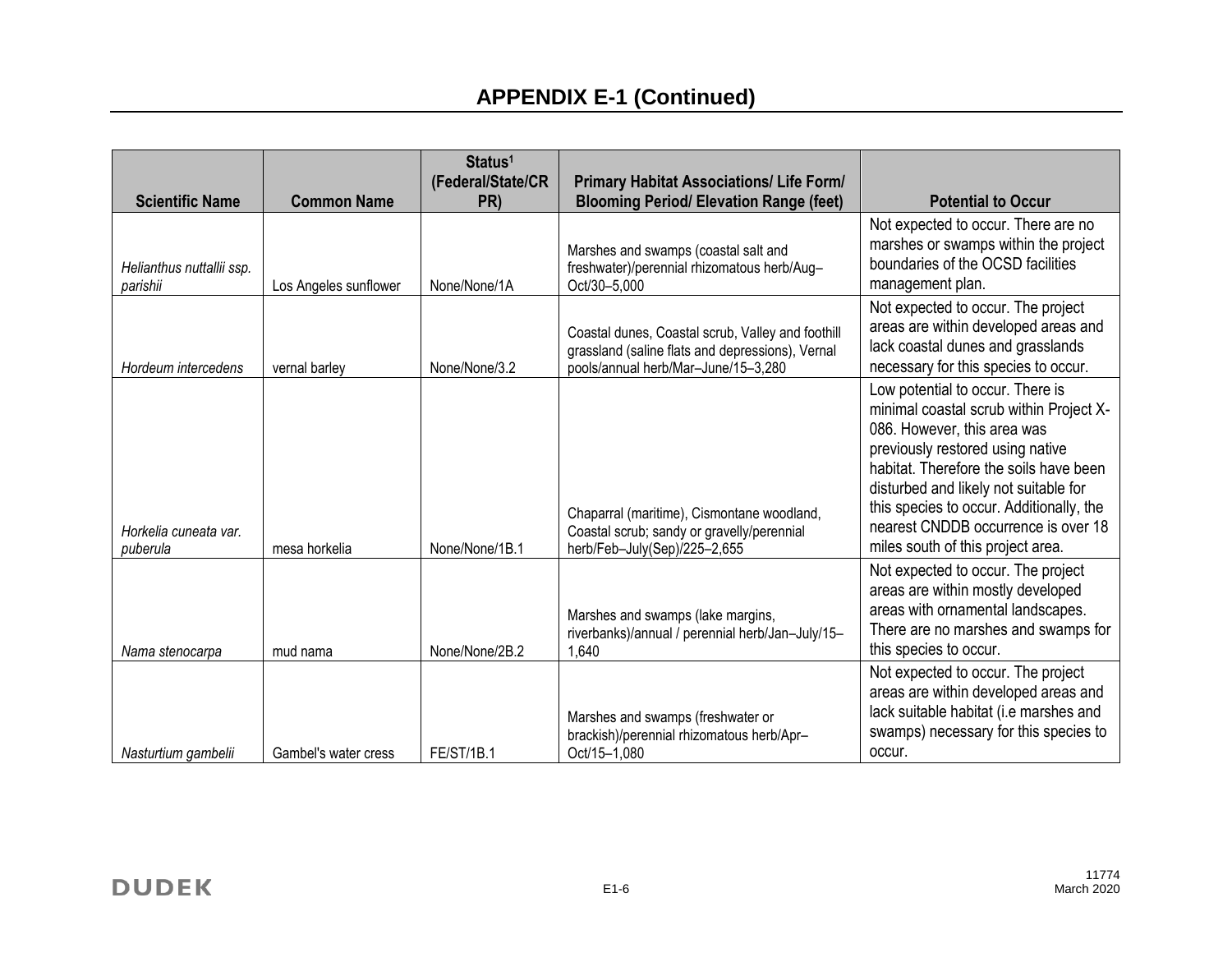| <b>Scientific Name</b>               | <b>Common Name</b>                  | Status <sup>1</sup><br>(Federal/State/CR<br>PR) | <b>Primary Habitat Associations/ Life Form/</b><br><b>Blooming Period/ Elevation Range (feet)</b>                                  | <b>Potential to Occur</b>                                                                                                                                                                                                                                                                                                                                                |
|--------------------------------------|-------------------------------------|-------------------------------------------------|------------------------------------------------------------------------------------------------------------------------------------|--------------------------------------------------------------------------------------------------------------------------------------------------------------------------------------------------------------------------------------------------------------------------------------------------------------------------------------------------------------------------|
| Navarretia prostrata                 | prostrate vernal pool<br>navarretia | None/None/1B.2                                  | Coastal scrub, Meadows and seeps, Valley and<br>foothill grassland (alkaline), Vernal pools;<br>Mesic/annual herb/Apr-July/5-3,965 | Low potential to occur. There is<br>minimal coastal scrub within Project X-<br>086. However, this area was<br>previously restored using native<br>habitat. Therefore the soils have been<br>disturbed and likely not suitable for<br>this species to occur. Additionally, the<br>nearest CNDDB occurrence is over 25<br>miles south of this Project area<br>(CDFW 2020). |
| Nemacaulis denudata<br>var. denudata | coast woolly-heads                  | None/None/1B.2                                  | Coastal dunes/annual herb/Apr-Sep/0-330                                                                                            | Not expected to occur. The project<br>areas lack coastal dunes suitable for<br>this species.                                                                                                                                                                                                                                                                             |
| Orcuttia californica                 | California Orcutt grass             | FE/SE/1B.1                                      | Vernal pools/annual herb/Apr-Aug/45-2,165                                                                                          | Not expected to occur. The project<br>areas lack vernal pools necessary for<br>this species to occur.                                                                                                                                                                                                                                                                    |
| Pentachaeta aurea<br>ssp. allenii    | Allen's pentachaeta                 | None/None/1B.1                                  | Coastal scrub (openings), Valley and foothill<br>grassland/annual herb/Mar-June/245-1,705                                          | Low potential to occur. There is<br>minimal coastal scrub within Project X-<br>086. However, this area was<br>previously restored using native<br>habitat. Therefore the soils have been<br>disturbed and likely not suitable for<br>this species to occur. The nearest<br>CNDDB occurrence is approximately 8<br>miles from this project area (CDFW<br>$2020$ ).        |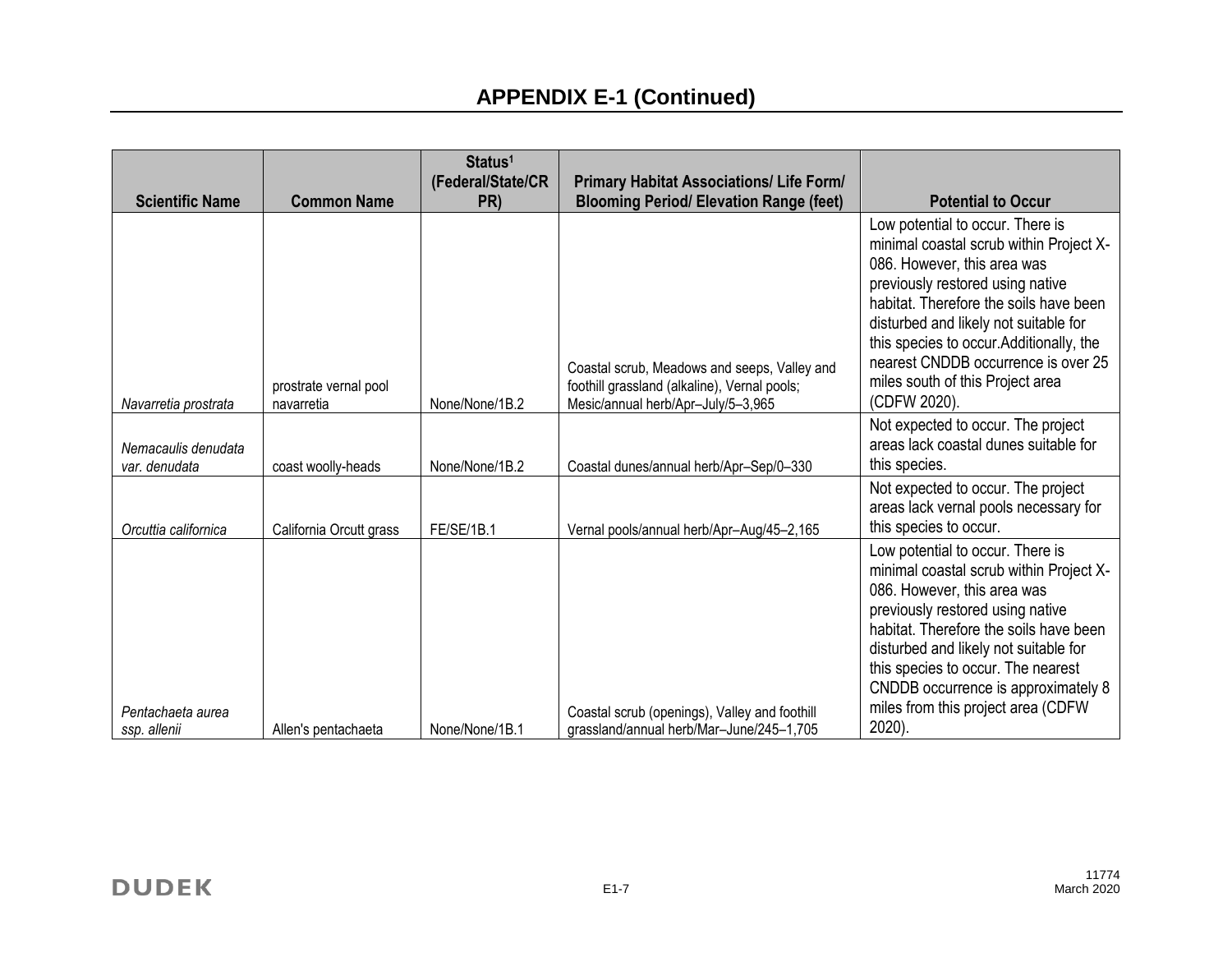|                                              |                                   | Status <sup>1</sup><br>(Federal/State/CR | <b>Primary Habitat Associations/ Life Form/</b>                                                                                        |                                                                                                                                                                                                                                                                                                                                                                                                                                          |
|----------------------------------------------|-----------------------------------|------------------------------------------|----------------------------------------------------------------------------------------------------------------------------------------|------------------------------------------------------------------------------------------------------------------------------------------------------------------------------------------------------------------------------------------------------------------------------------------------------------------------------------------------------------------------------------------------------------------------------------------|
| <b>Scientific Name</b>                       | <b>Common Name</b>                | PR)                                      | <b>Blooming Period/ Elevation Range (feet)</b>                                                                                         | <b>Potential to Occur</b>                                                                                                                                                                                                                                                                                                                                                                                                                |
| Phacelia ramosissima<br>var. austrolitoralis | south coast branching<br>phacelia | None/None/3.2                            | Chaparral, Coastal dunes, Coastal scrub,<br>Marshes and swamps (coastal salt); sandy,<br>sometimes rocky/perennial herb/Mar-Aug/15-985 | Low potential to occur. There is<br>minimal coastal scrub within Project X-<br>086. However, this area was<br>previously restored using native<br>habitat. Therefore the soils have been<br>disturbed and likely not suitable for<br>this species to occur. The nearest<br>CNDDB occurrence is approximately 8<br>miles from this project area (CDFW<br>2020).                                                                           |
| Phacelia stellaris                           | Brand's star phacelia             | None/None/1B.1                           | Coastal dunes, Coastal scrub/annual herb/Mar-<br>June/0-1,310                                                                          | Low potential to occur. There is<br>minimal coastal scrub within Project X-<br>086. However, this area was<br>previously restored using native<br>habitat. Therefore the soils have been<br>disturbed and likely not suitable for<br>this species to occur. The nearest<br>CNDDB occurrence is approximately<br>10 miles from this project area and<br>likely extirpated because of the<br>development surround the area<br>(CDFW 2020). |
| Quercus dumosa                               | Nuttall's scrub oak               | None/None/1B.1                           | Closed-cone coniferous forest, Chaparral, Coastal<br>scrub; sandy, clay loam/perennial evergreen<br>shrub/Feb-Apr(May-Aug)/45-1,310    | Low potential to occur. There is<br>minimal coastal scrub within Project X-<br>086. However, this area was<br>previously restored using native<br>habitat. Therefore the soils have been<br>disturbed and likely not suitable for<br>this species to occur. The nearest<br>CNDDB occurrence is over 18 miles<br>from this project area (CDFW 2020).                                                                                      |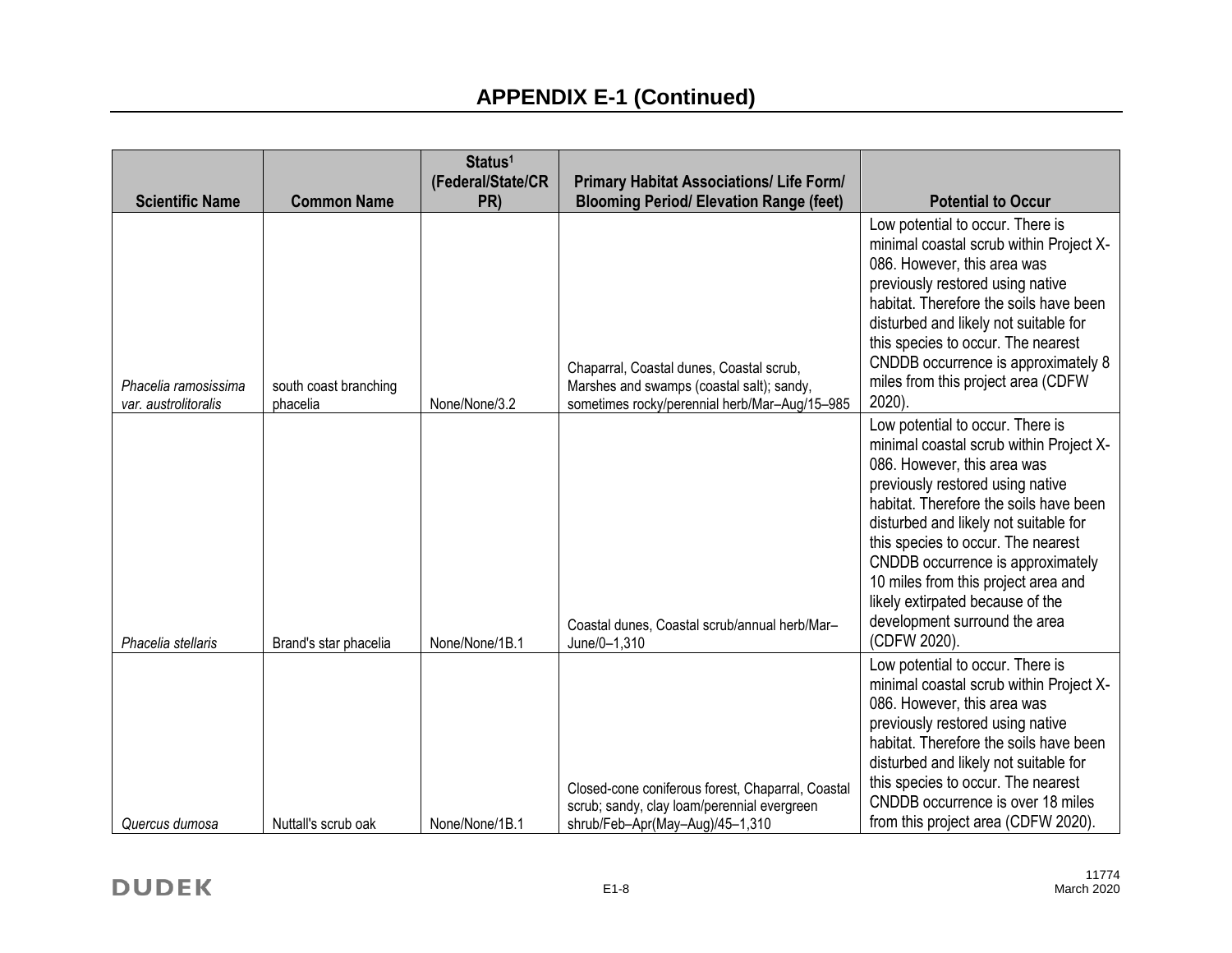| <b>Scientific Name</b>       | <b>Common Name</b>   | Status <sup>1</sup><br>(Federal/State/CR<br>PR) | <b>Primary Habitat Associations/ Life Form/</b><br><b>Blooming Period/ Elevation Range (feet)</b>                                                                                                                                                           | <b>Potential to Occur</b>                                                                                                                                                                                                                                                                                                                                       |
|------------------------------|----------------------|-------------------------------------------------|-------------------------------------------------------------------------------------------------------------------------------------------------------------------------------------------------------------------------------------------------------------|-----------------------------------------------------------------------------------------------------------------------------------------------------------------------------------------------------------------------------------------------------------------------------------------------------------------------------------------------------------------|
| Sagittaria sanfordii         | Sanford's arrowhead  | None/None/1B.2                                  | Marshes and swamps (assorted shallow<br>freshwater)/perennial rhizomatous herb<br>(emergent)/May-Oct(Nov)/0-2,130                                                                                                                                           | Not expected to occur. There are no<br>marshes and swamps within the<br>project areas associated with the<br><b>OCSD Facilities Master Plan.</b>                                                                                                                                                                                                                |
| Senecio aphanactis           | chaparral ragwort    | None/None/2B.2                                  | Chaparral, Cismontane woodland, Coastal scrub;<br>sometimes alkaline/annual herb/Jan-<br>Apr(May)/45-2,620                                                                                                                                                  | Low potential to occur. There is<br>minimal coastal scrub within Project X-<br>086. However, this area was<br>previously restored using native<br>habitat. Therefore the soils have been<br>disturbed and likely not suitable for<br>this species to occur. The nearest<br>CNDDB occurrence is approximately<br>10 miles from this project area (CDFW<br>2020). |
| Suaeda esteroa               | estuary seablite     | None/None/1B.2                                  | Marshes and swamps (coastal salt)/perennial<br>herb/(May)July-Oct(Jan)/0-15                                                                                                                                                                                 | Not expected to occur. The project<br>area lacks any marshes or swamps<br>suitable for this species.                                                                                                                                                                                                                                                            |
| Symphyotrichum<br>defoliatum | San Bernardino aster | None/None/1B.2                                  | Cismontane woodland, Coastal scrub, Lower<br>montane coniferous forest, Meadows and seeps,<br>Marshes and swamps, Valley and foothill<br>grassland (vernally mesic); near ditches, streams,<br>springs/perennial rhizomatous herb/July-<br>Nov(Dec)/5-6,690 | Low potential to occur. There is<br>minimal coastal scrub within Project X-<br>086. However, this area was<br>previously restored using native<br>habitat. Therefore the soils have been<br>disturbed and likely not suitable for<br>this species to occur. The nearest<br>CNDDB occurrence is over 9 miles<br>from this project area (CDFW 2020).              |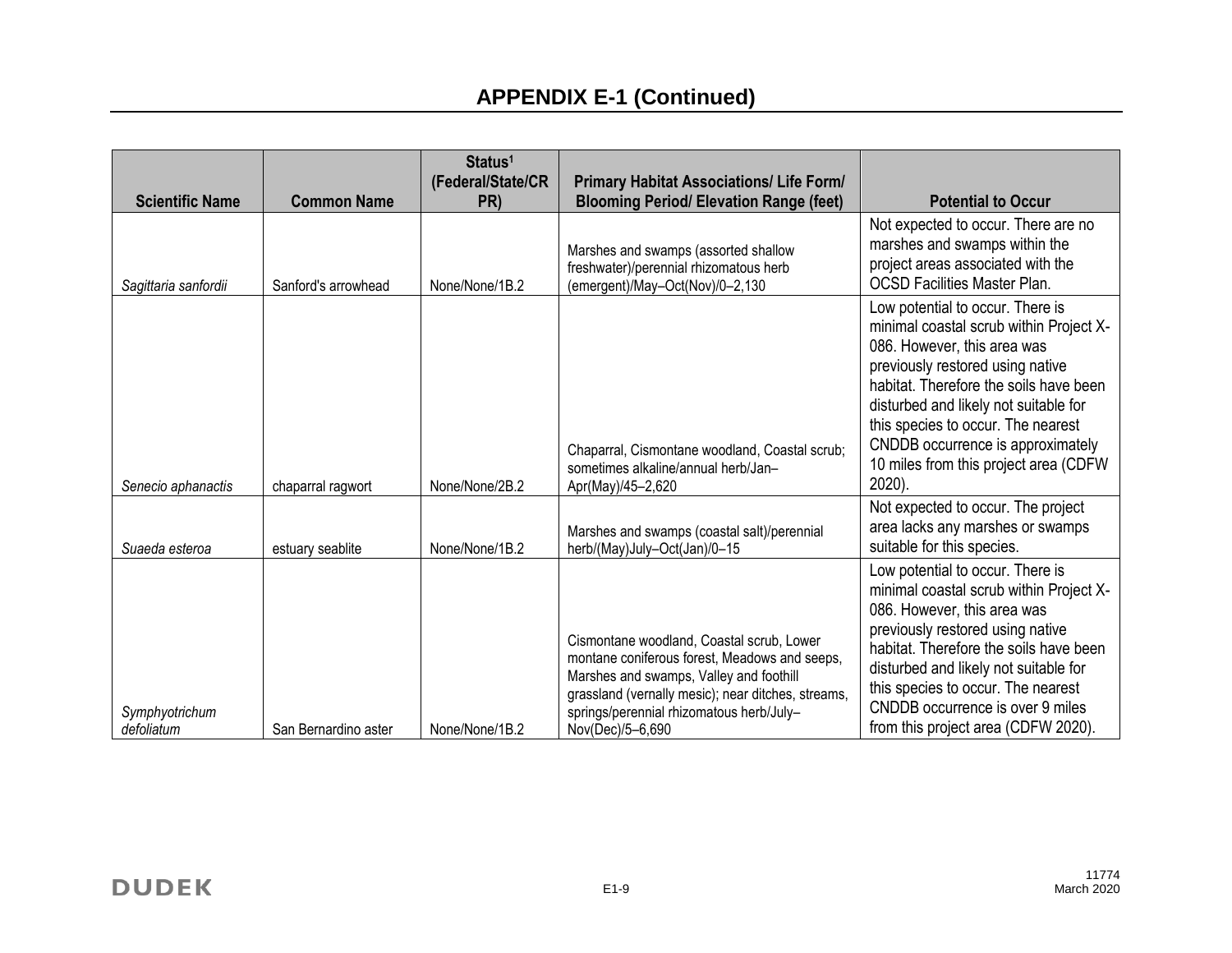| <b>Scientific Name</b> | <b>Common Name</b>    | Status <sup>1</sup><br>(Federal/State/CR<br>PR) | <b>Primary Habitat Associations/ Life Form/</b><br><b>Blooming Period/ Elevation Range (feet)</b> | <b>Potential to Occur</b>                                                                                                                                                                                                                                                                                                                                                               |
|------------------------|-----------------------|-------------------------------------------------|---------------------------------------------------------------------------------------------------|-----------------------------------------------------------------------------------------------------------------------------------------------------------------------------------------------------------------------------------------------------------------------------------------------------------------------------------------------------------------------------------------|
|                        |                       |                                                 | Chaparral (maritime), Coastal scrub/perennial                                                     | Low potential to occur. There is<br>minimal coastal scrub within Project X-<br>086. However, this area was<br>previously restored using native<br>habitat. Therefore the soils have been<br>disturbed and likely not suitable for<br>this species to occur. Additionally,<br>most CNDDB occurrences are found<br>in the southern Orange County area<br>over 20 miles from Project X-086 |
| Verbesina dissita      | big-leaved crownbeard | <b>FT/ST/1B.1</b>                               | herb/(Mar)Apr-July/145-675                                                                        | (CDFW 2020).                                                                                                                                                                                                                                                                                                                                                                            |

#### **<sup>1</sup>Status Legend:**

FE: Federally listed as endangered

FT: Federally listed as threatened

FC: Federal Candidate for listing

SE: State listed as endangered

ST: State listed as threatened

SR: State Rare

CRPR 1A: Plants Presumed Extirpated in California and Either Rare or Extinct Elsewhere

CRPR 1B: Plants Rare, Threatened, or Endangered in California and Elsewhere

CRPR 2A: Plants Presumed Extirpated in California, But More Common Elsewhere

CRPR 2B: Plants Rare, Threatened, or Endangered in California, But More Common Elsewhere

CRPR 3: Plants About Which More Information is Needed - A Review List

.1 Seriously threatened in California (over 80% of occurrences threatened / high degree and immediacy of threat)

.2 Moderately threatened in California (20-80% occurrences threatened / moderate degree and immediacy of threat)

.3 Not very threatened in California (<20% of occurrences threatened / low degree and immediacy of threat or no current threats known)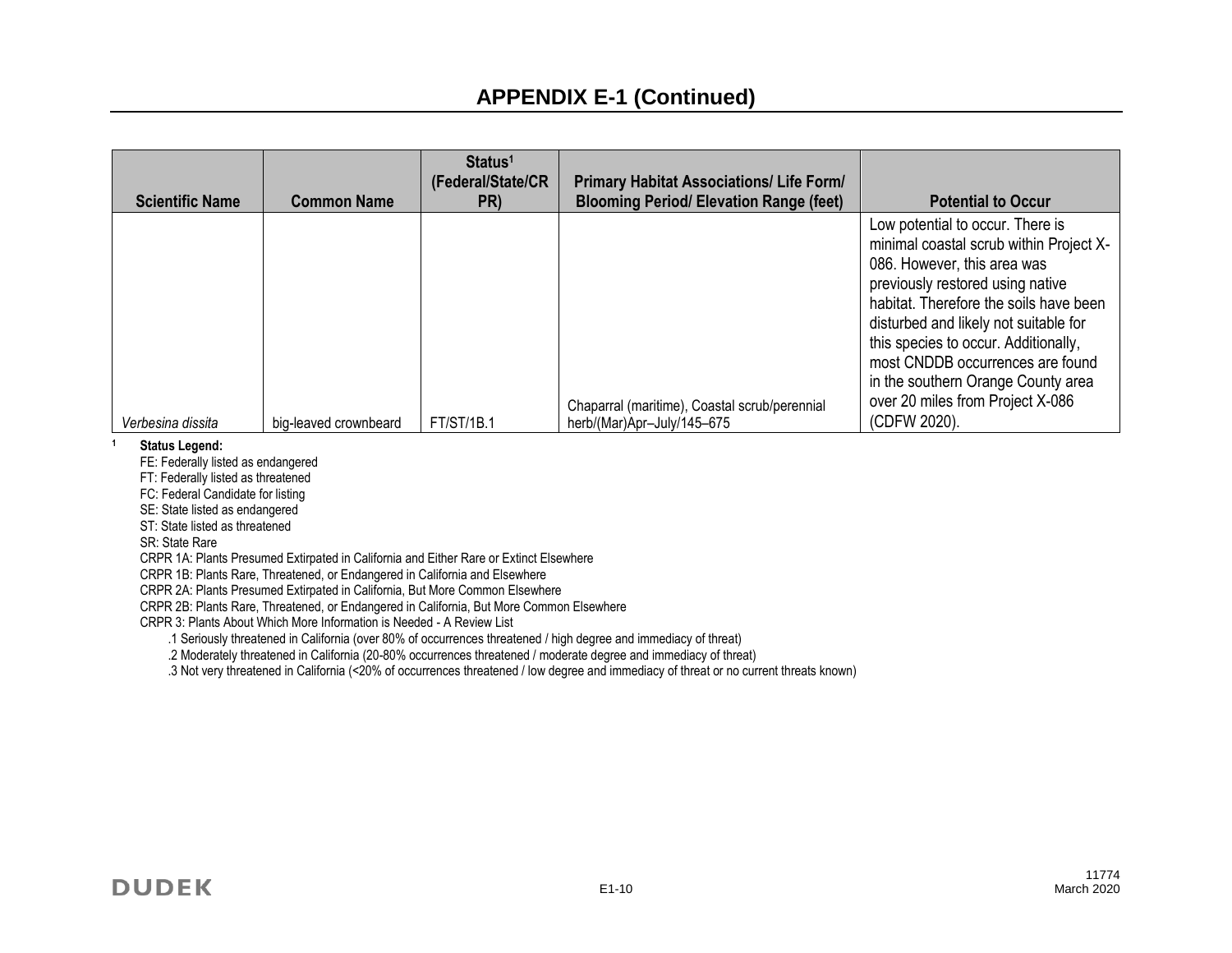## Appendix E-2

Special-Status Wildlife Species PTO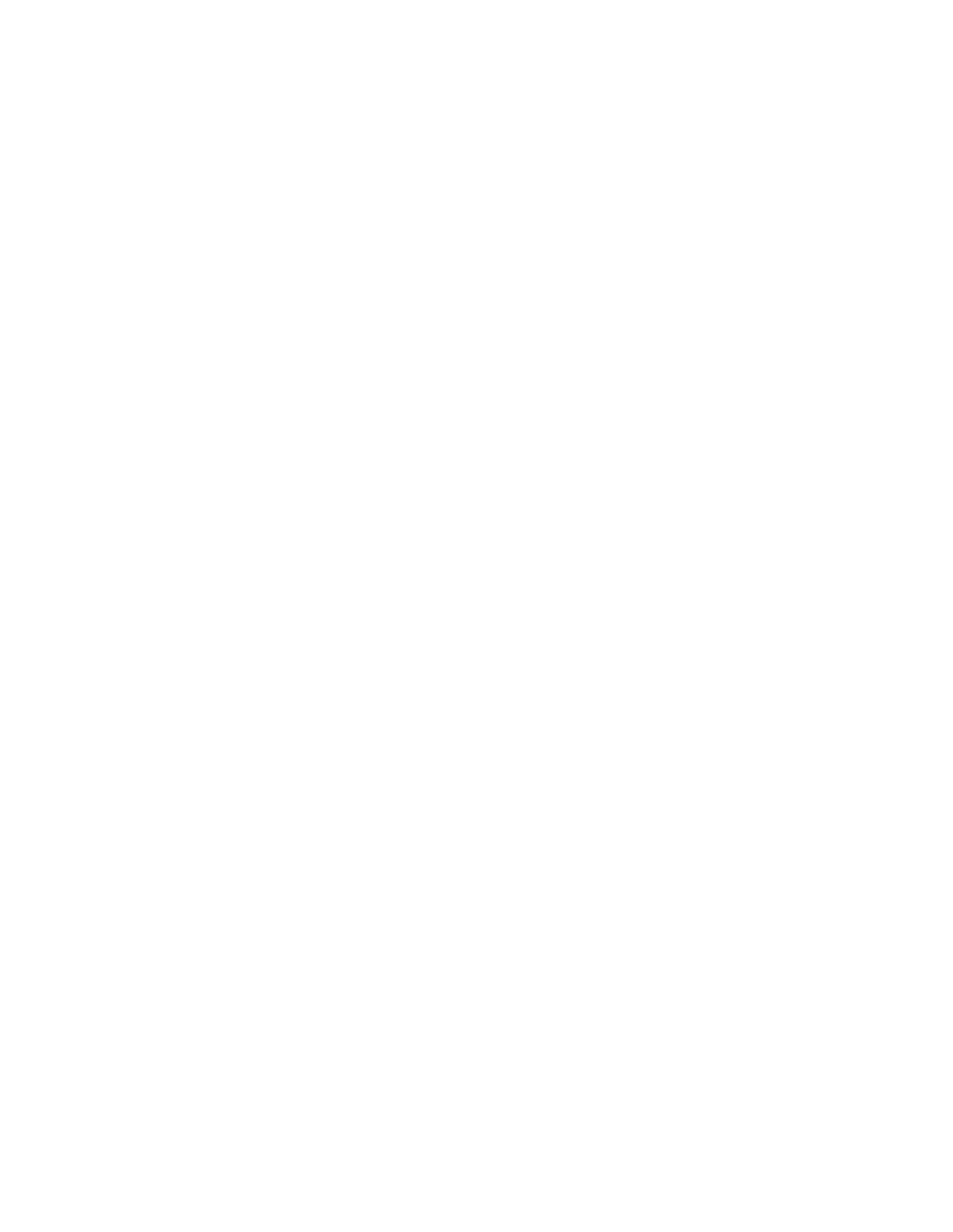## **APPENDIX E-2 Special-Status Wildlife Species Potential to Occur within the Study Area**

| <b>Scientific Name</b>  | <b>Common Name</b>                    | Status <sup>1</sup><br>(Federal/State) | <b>Habitat</b>                                                                                                                                                                                                           | <b>Potential to Occur</b>                                                                                                                                                                                                                                                                                              |
|-------------------------|---------------------------------------|----------------------------------------|--------------------------------------------------------------------------------------------------------------------------------------------------------------------------------------------------------------------------|------------------------------------------------------------------------------------------------------------------------------------------------------------------------------------------------------------------------------------------------------------------------------------------------------------------------|
|                         |                                       |                                        | Amphibians                                                                                                                                                                                                               |                                                                                                                                                                                                                                                                                                                        |
| Spea hammondii          | western spadefoot                     | None/SSC                               | Primarily grassland and vernal pools, but also in<br>ephemeral wetlands that persist at least 3 weeks in<br>chaparral, coastal scrub, valley-foothill woodlands,<br>pastures, and other agriculture                      | Not expected to occur. The project areas<br>associated with the OCSD facilities master<br>plan lack the grasslands, vernal pools, or<br>ephemeral wetlands that this species<br>requires to occur.                                                                                                                     |
| <b>Reptiles</b>         |                                       |                                        |                                                                                                                                                                                                                          |                                                                                                                                                                                                                                                                                                                        |
| Actinemys marmorata     | northwestern pond<br>turtle           | None/SSC                               | Slow-moving permanent or intermittent streams,<br>ponds, small lakes, and reservoirs with emergent<br>basking sites; adjacent uplands used for nesting and<br>during winter                                              | Moderate potential to occur. The majority<br>project areas associated with the OCSD<br>facilities master plan lack the streams and<br>ponds necessary for this species to occur.<br>However, a large pond is located adjacent<br>to project X-086 that provides suitable<br>habitat for northwestern pond turtle.      |
| Anniella stebbinsi      | southern California<br>legless lizard | None/SSC                               | Coastal dunes, stabilized dunes, beaches, dry washes,<br>valley-foothill, chaparral, and scrubs; pine, oak, and<br>riparian woodlands; associated with sparse vegetation<br>and moist sandy or loose, loamy soils        | Not expected to occur. The project areas<br>are located in fully developed or disturbed<br>habitat. The ornamental vegetation and<br>non-loamy soils within the project areas are<br>not suitable for this species to occur.                                                                                           |
| Aspidoscelis hyperythra | orange-throated<br>whiptail           | None/WL                                | Low-elevation coastal scrub, chaparral, and valley-<br>foothill hardwood                                                                                                                                                 | Not expected to occur. Although some of<br>the projects associated with the OCSD<br>facilities master plan are found in lower<br>elevation, they are in developed areas with<br>ornamental vegetation. The project areas<br>do not have the chaparral or valley foothill<br>hardwood needed for this species to occur. |
| Phrynosoma blainvillii  | Blainville's horned<br>lizard         | None/SSC                               | Open areas of sandy soil in valleys, foothills, and semi-<br>arid mountains including coastal scrub, chaparral,<br>valley-foothill hardwood, conifer, riparian, pine-<br>cypress, juniper, and annual grassland habitats | Not expected to occur. The project areas<br>lack the suitable habitat necessary for this<br>species to occur.                                                                                                                                                                                                          |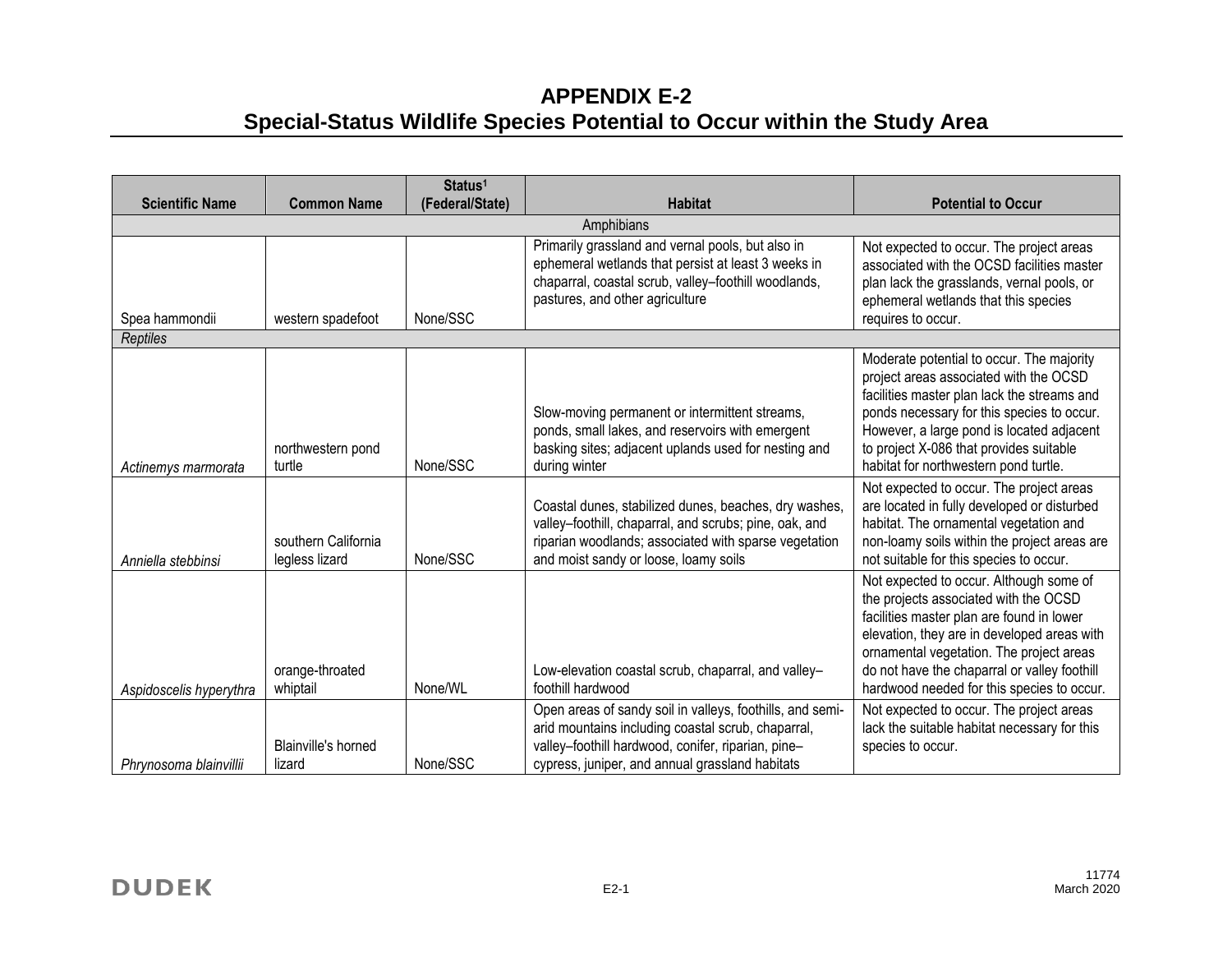| <b>Scientific Name</b>                                         | <b>Common Name</b>   | Status <sup>1</sup><br>(Federal/State) | <b>Habitat</b>                                                                                                                                                                       | <b>Potential to Occur</b>                                                                                                                                                                                                                                                                                                                                                                  |
|----------------------------------------------------------------|----------------------|----------------------------------------|--------------------------------------------------------------------------------------------------------------------------------------------------------------------------------------|--------------------------------------------------------------------------------------------------------------------------------------------------------------------------------------------------------------------------------------------------------------------------------------------------------------------------------------------------------------------------------------------|
|                                                                |                      |                                        | <b>Birds</b>                                                                                                                                                                         |                                                                                                                                                                                                                                                                                                                                                                                            |
| Agelaius tricolor<br>(nesting colony)                          | tricolored blackbird | BCC/SSC, ST                            | Nests near freshwater, emergent wetland with cattails<br>or tules, but also in Himalayan blackberrry; forages in<br>grasslands, woodland, and agriculture                            | Moderate potential to occur. A portion of<br>Project number X-071 is adjacent to Carr<br>Park where this species has been<br>previously observed less than 1 mile east<br>(CDFW2020 and eBird 2020). The<br>tricolored blackbird may be seen flying<br>overhead; However, there is no suitable<br>wetland habitat within the project<br>boundaries that would support a nesting<br>colony. |
| Ammodramus<br>savannarum (nesting)                             | grasshopper sparrow  | None/SSC                               | Nests and forages in moderately open grassland with<br>tall forbs or scattered shrubs used for perches                                                                               | Not expected to occur. The project areas<br>lack the open grasslands needed for this<br>species to occur.                                                                                                                                                                                                                                                                                  |
| Ardea herodias (nesting<br>colony)                             | great blue heron     | None/None                              | Nests in large trees or snags; forages in wetlands,<br>water bodies, watercourses, and opportunistically in<br>uplands, including pasture and croplands                              | Moderate potential to occur. This species<br>has been previously observed nesting<br>within the OCSD Plant 2 location near the<br>southern end of the project area.                                                                                                                                                                                                                        |
| Athene cunicularia<br>(burrow sites & some<br>wintering sites) | burrowing owl        | <b>BCC/SSC</b>                         | Nests and forages in grassland, open scrub, and<br>agriculture, particularly with ground squirrel burrows                                                                            | Moderate potential to occur. There are<br>potential open areas with ground squirrel<br>burrows that may provide suitable habitat<br>for this species. Particularly near projects X-<br>065 and X-066. However, the land is<br>disturbed and likely not suitable for this<br>species.                                                                                                       |
| <b>Buteo regalis</b><br>(wintering)                            | ferruginous hawk     | <b>BCC/WL</b>                          | Winters and forages in open, dry country, grasslands,<br>open fields, agriculture                                                                                                    | Low potential to occur. The adjacent<br>agricultural field to the east can provide<br>potential suitable habitat for this species to<br>forage; however no occurrences have been<br>recorded in the vicinity of the program area.                                                                                                                                                          |
| Buteo swainsoni<br>(nesting)                                   | Swainson's hawk      | <b>BCC/ST</b>                          | Nests in open woodland and savanna, riparian, and in<br>isolated large trees; forages in nearby grasslands and<br>agricultural areas such as wheat and alfalfa fields and<br>pasture | High potential to nest. High potential to<br>forage. Project 3-67 has an adjacent<br>agricultural field with suitable habitat for this<br>species to forage. Additionally, there has                                                                                                                                                                                                       |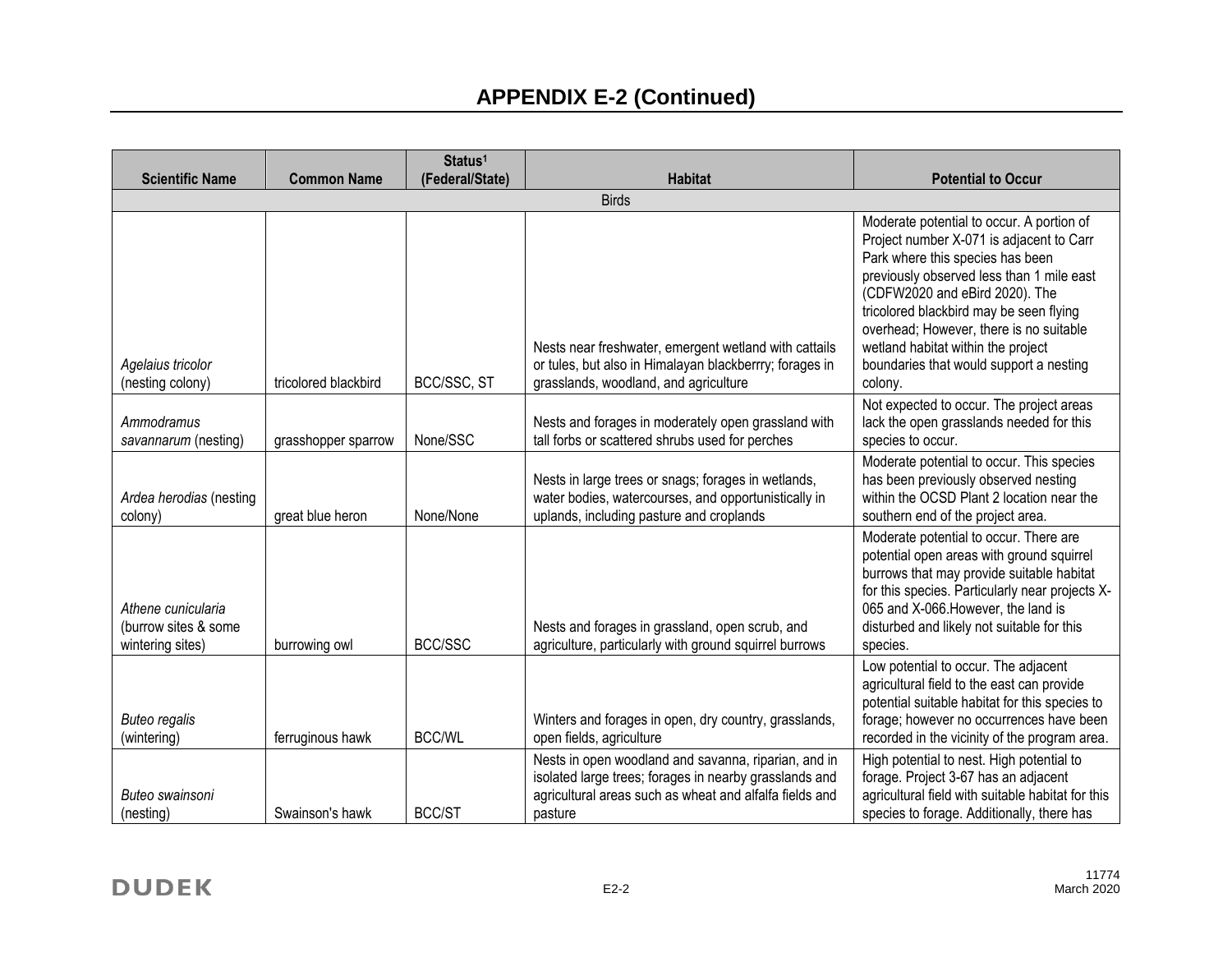| <b>Scientific Name</b>                                                                      | <b>Common Name</b>                | Status <sup>1</sup><br>(Federal/State) | <b>Habitat</b>                                                                                                                                                                                   | <b>Potential to Occur</b>                                                                                                                                                                                                                                                 |
|---------------------------------------------------------------------------------------------|-----------------------------------|----------------------------------------|--------------------------------------------------------------------------------------------------------------------------------------------------------------------------------------------------|---------------------------------------------------------------------------------------------------------------------------------------------------------------------------------------------------------------------------------------------------------------------------|
|                                                                                             |                                   |                                        |                                                                                                                                                                                                  | been a nest and a pair observed in 2019<br>less than 1 mile from this project area<br>(CDFW 2020).                                                                                                                                                                        |
| Campylorhynchus<br>brunneicapillus<br>sandiegensis (San<br>Diego & Orange<br>Counties only) | coastal cactus wren               | <b>BCC/SSC</b>                         | Southern cactus scrub patches                                                                                                                                                                    | Not expected to occur. There are no cactus<br>scrub patches within the project areas for<br>this species to occur. The nearest CNDDB<br>occurrence is 1 mile south of Project X-061<br>and 0.7 miles east of Project X-063.                                               |
| Charadrius<br>alexandrinus nivosus<br>(nesting)                                             | western snowy plover              | FT, BCC/SSC                            | On coasts nests on sandy marine and estuarine<br>shores; in the interior nests on sandy, barren or<br>sparsely vegetated flats near saline or alkaline lakes,<br>reservoirs, and ponds           | Not expected to occur. The project areas do<br>not include any sandy marine or estuarine<br>shores necessary for this species to occur.                                                                                                                                   |
| Coccyzus americanus<br>occidentalis (nesting)                                               | western yellow-billed<br>cuckoo   | FT, BCC/SE                             | Nests in dense, wide riparian woodlands and forest<br>with well-developed understories                                                                                                           | Not expected to occur. The project areas do<br>not include suitable habitat for this species<br>to occur. Although ProjectX-066 has an<br>adjacent disturbed riparian habitat, this area<br>does not have a dense understory and is<br>surrounded by development.         |
| Coturnicops<br>noveboracensis                                                               | yellow rail                       | <b>BCC/SSC</b>                         | Nesting requires wet marsh/sedge meadows or coastal<br>marshes with wet soil and shallow, standing water                                                                                         | Not expected to occur. There are no<br>meadows or marshes within the project<br>boundaries that are suitable for this species<br>to occur.                                                                                                                                |
| Elanus leucurus<br>(nesting)                                                                | white-tailed kite                 | None/FP                                | Nests in woodland, riparian, and individual trees near<br>open lands; forages opportunistically in grassland,<br>meadows, scrubs, agriculture, emergent wetland,<br>savanna, and disturbed lands | Low potential to nest. Not expected to<br>forage. Project X-066 has an adjacent<br>disturbed riparian habitat within the project<br>area that may provide suitable habitat for<br>this species to occur. However, this area is<br>isolated and surrounded by development. |
| Empidonax traillii<br>extimus (nesting)                                                     | southwestern willow<br>flycatcher | FE/SE                                  | Nests in dense riparian habitats along streams,<br>reservoirs, or wetlands; uses variety of riparian and<br>shrubland habitats during migration                                                  | Moderate potential to occur. Project X-066<br>has an adjacent disturbed riparian habitat<br>within the project area that may provide<br>suitable habitat for this species to occur.<br>However, there have been no CNDDB                                                  |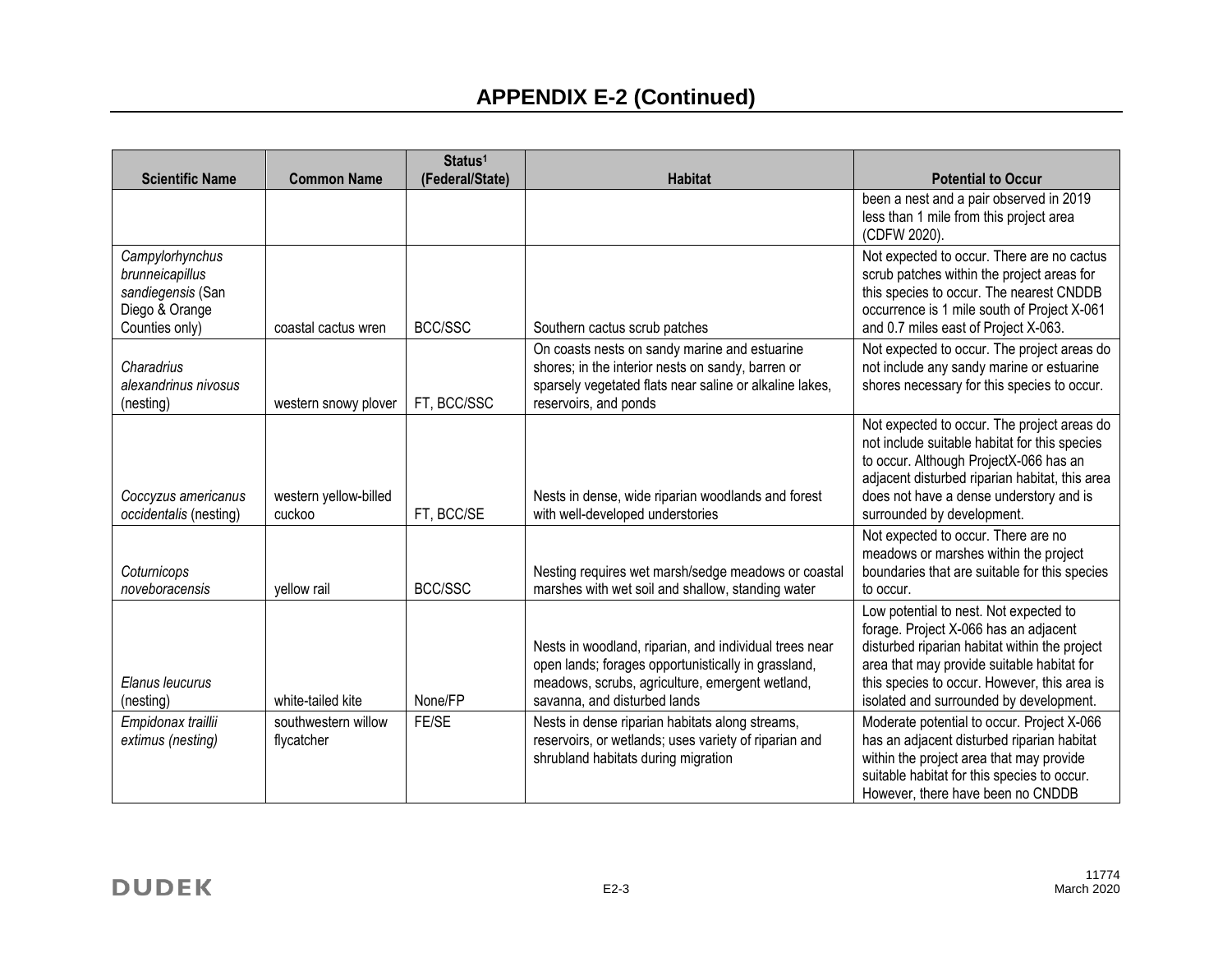|                                        |                                   | Status <sup>1</sup>        |                                                                                                                                                                                                                                                              |                                                                                                                                                                                                                                                                                                                                                                          |
|----------------------------------------|-----------------------------------|----------------------------|--------------------------------------------------------------------------------------------------------------------------------------------------------------------------------------------------------------------------------------------------------------|--------------------------------------------------------------------------------------------------------------------------------------------------------------------------------------------------------------------------------------------------------------------------------------------------------------------------------------------------------------------------|
| <b>Scientific Name</b>                 | <b>Common Name</b>                | (Federal/State)            | <b>Habitat</b>                                                                                                                                                                                                                                               | <b>Potential to Occur</b>                                                                                                                                                                                                                                                                                                                                                |
|                                        |                                   |                            |                                                                                                                                                                                                                                                              | occurrences within 5 miles of the project<br>area.                                                                                                                                                                                                                                                                                                                       |
| Falco peregrinus<br>anatum (nesting)   | American peregrine<br>falcon      | FDL, BCC/FP,<br><b>SDL</b> | Nests on cliffs, buildings, and bridges; forages in<br>wetlands, riparian, meadows, croplands, especially<br>where waterfowl are present                                                                                                                     | Low potential to nest. Low potential to<br>forage. The project areas associated with<br>the OCSD facilities master plan are in<br>urbanized and developed areas that may<br>have occasional suitable nesting habitat<br>such as buildings and bridges for this<br>species to occur.                                                                                      |
| Icteria virens (nesting)               | yellow-breasted chat              | None/SSC                   | Nests and forages in dense, relatively wide riparian<br>woodlands and thickets of willows, vine tangles, and<br>dense brush                                                                                                                                  | Not expected to occur. The project areas<br>associated with the OCSD facilities master<br>plan lack densely vegetated riparian habitat<br>needed for this species to occur. Project X-<br>066 has disturbed riparian thickets that may<br>be suitable, however, there are no CNDDB<br>occurrences within 5 miles of that project<br>area.                                |
| Laterallus jamaicensis<br>coturniculus | California black rail             | BCC/FP, ST                 | Tidal marshes, shallow freshwater margins, wet<br>meadows, and flooded grassy vegetation; suitable<br>habitats are often supplied by canal leakage in Sierra<br>Nevada foothill populations                                                                  | Not expected to occur. The project areas<br>associated with the OCSD facilities master<br>plan lacks suitable habitat for this species<br>to occur.                                                                                                                                                                                                                      |
| Passerculus<br>sandwichensis beldingi  | Belding's savannah<br>sparrow     | None/SE                    | Nests and forages in coastal saltmarsh dominated by<br>pickleweed (Salicornia spp.)                                                                                                                                                                          | Low potential to occur. Although there are<br>saltmarsh communities adjacent to Project<br>X-025 and Plant 2, the areas within the<br>project boundaries lack the suitable habitat<br>necessary for this species to occur.                                                                                                                                               |
| Polioptila californica<br>californica  | coastal California<br>gnatcatcher | FT/SSC                     | Nests and forages in various sage scrub communities,<br>often dominated by California sagebrush and<br>buckwheat; generally avoids nesting in areas with a<br>slope of greater than 40%; majority of nesting at less<br>than 1,000 feet above mean sea level | High potential to occur. There is<br>landscaped coastal sage scrub adjacent to<br>Project X-086 and there is a CNDDB<br>occurrence less than 1 mile away from this<br>project area. Additionally, projects X-065<br>and X-066 have also had CNDDB<br>occurrences less than 1 mile away (CDFW<br>2020 and eBird 2020). However, these<br>project areas lack the sagescrub |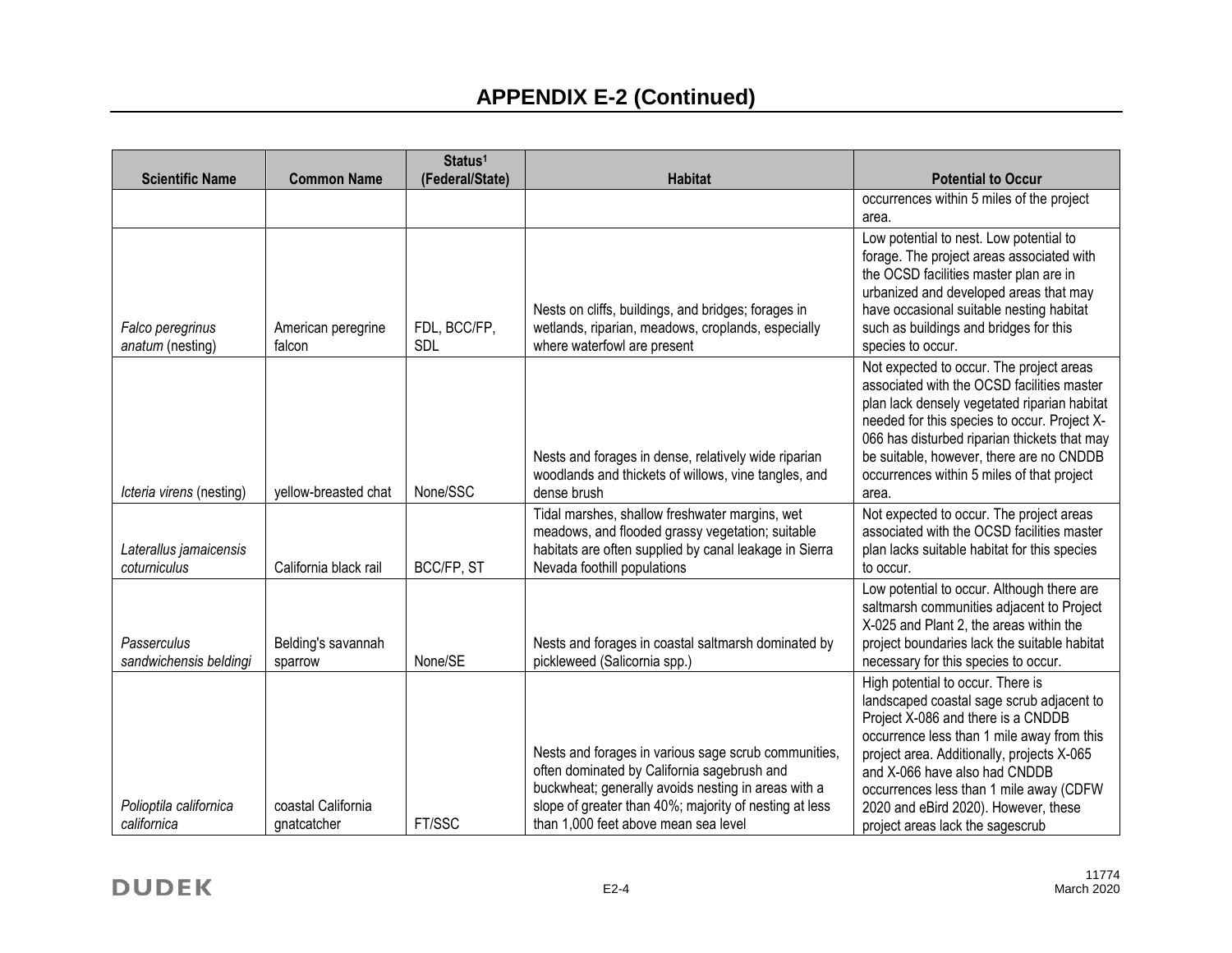| <b>Scientific Name</b>                         | <b>Common Name</b>    | Status <sup>1</sup><br>(Federal/State) | <b>Habitat</b>                                                                                                                                                                       | <b>Potential to Occur</b>                                                                                                                                                                                                                                                                                                                              |
|------------------------------------------------|-----------------------|----------------------------------------|--------------------------------------------------------------------------------------------------------------------------------------------------------------------------------------|--------------------------------------------------------------------------------------------------------------------------------------------------------------------------------------------------------------------------------------------------------------------------------------------------------------------------------------------------------|
|                                                |                       |                                        |                                                                                                                                                                                      | communities suitable for this species to<br>occur.                                                                                                                                                                                                                                                                                                     |
| Rallus obsoletus levipes                       | Ridgway's rail        | FE/SE, FP                              | Coastal wetlands, brackish areas, coastal saline<br>emergent wetlands                                                                                                                | Not expected to occur. The project areas<br>lack any suitable wetlands within the project<br>boundaries for this species to occur.                                                                                                                                                                                                                     |
| Riparia riparia (nesting)                      | bank swallow          | None/ST                                | Nests in riparian, lacustrine, and coastal areas with<br>vertical banks, bluffs, and cliffs with sandy soils; open<br>country and water during migration                             | Not expected to occur. The project areas<br>associated with the OCSD facilities master<br>plan lack any vertical bank habitat in which<br>this species occurs. Additionally, the<br>projects are located in developed areas<br>where most soils within the project<br>boundaries have been compacted and<br>disturbed.                                 |
| Setophaga petechia<br>(nesting)                | yellow warbler        | BCC/SSC                                | Nests and forages in riparian and oak woodlands,<br>montane chaparral, open ponderosa pine, and mixed-<br>conifer habitats                                                           | Low potential to occur. There has been one<br>CNDDB occurrence 1 mile north of Project<br>X-086. However this project area lacks<br>riparian thickets and ponderosa pine<br>needed for this species to occur                                                                                                                                           |
| Sternula antillarum<br>browni (nesting colony) | California least tern | FE/FP, SE                              | Forages in shallow estuaries and lagoons; nests on<br>sandy beaches or exposed tidal flats                                                                                           | Low potential to occur. May be potentially<br>seen flying overhead as there are sandy<br>beaches adjacent to the Plant 1 facility and<br>Project X-022.with CNDDB occurrences<br>less than 1 mile away. However, the project<br>areas lack any suitable habitat (i.e.,<br>estuaries, lagoons, or sandy beaches) for<br>this species to nest or forage. |
| Vireo bellii pusillus<br>(nesting)             | least Bell's vireo    | FE/SE                                  | Nests and forages in low, dense riparian thickets along<br>water or along dry parts of intermittent streams;<br>forages in riparian and adjacent shrubland late in<br>nesting season | Moderate potential to occur. The project<br>area X-066 is adjacent to somewhat<br>disturbed riparian thickets that may provide<br>suitable habitat for this species.<br>Additionally, least Bell's vireo has been<br>recorded less than 1 mile from this project<br>site.                                                                              |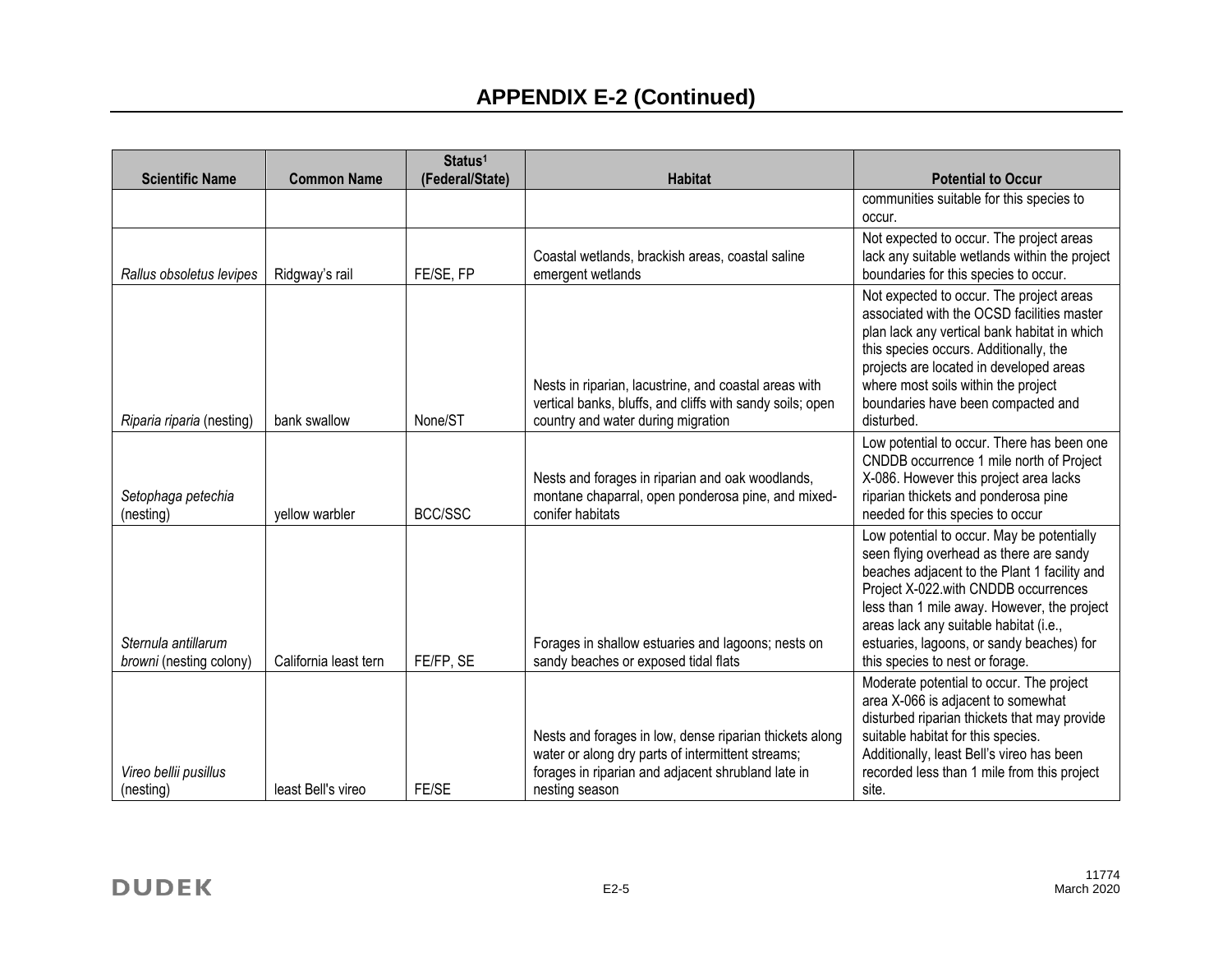| <b>Scientific Name</b>                 | <b>Common Name</b>                                        | Status <sup>1</sup><br>(Federal/State) | <b>Habitat</b>                                                                                                                                                                                                                          | <b>Potential to Occur</b>                                                                                                                                                                                                                                                                                                                                                                                                                  |
|----------------------------------------|-----------------------------------------------------------|----------------------------------------|-----------------------------------------------------------------------------------------------------------------------------------------------------------------------------------------------------------------------------------------|--------------------------------------------------------------------------------------------------------------------------------------------------------------------------------------------------------------------------------------------------------------------------------------------------------------------------------------------------------------------------------------------------------------------------------------------|
|                                        |                                                           |                                        | Fishes                                                                                                                                                                                                                                  |                                                                                                                                                                                                                                                                                                                                                                                                                                            |
| Catostomus santaanae                   | Santa Ana sucker                                          | FT/None                                | Small, shallow, cool, clear streams less than 7 meters<br>(23 feet) in width and a few centimeters to more than a<br>meter (1.5 inches to more than 3 feet) in depth;<br>substrates are generally coarse gravel, rubble, and<br>boulder | Moderate potential to occur. The project<br>areas associated with the OCSD facilities<br>master plan are within the geographic<br>range of this species, and while there are<br>no streams within the project boundaries,<br>portions of the Santa Ana River provide<br>suitable and Critical habitat for this species<br>that occur adjacent to Plant 1, Plant 2, and<br>X-063 where a CNDDB occurrence has<br>been recorded (CDFW 2020). |
| Oncorhynchus mykiss<br>irideus pop. 10 | southern steelhead -<br>southern California<br><b>DPS</b> | FE/None                                | Clean, clear, cool, well-oxygenated streams; needs<br>relatively deep pools in migration and gravelly<br>substrate to spawn                                                                                                             | Not expected to occur. The project areas<br>are outside of the species' known<br>geographic range. Additionally, the project<br>areas associated with the OCSD facilities<br>master plan do not include streams within<br>the project boundaries.                                                                                                                                                                                          |
|                                        |                                                           |                                        | <b>Mammals</b>                                                                                                                                                                                                                          |                                                                                                                                                                                                                                                                                                                                                                                                                                            |
| Choeronycteris<br>mexicana             | Mexican long-<br>tongued bat                              | None/SSC                               | Desert and montane riparian, desert succulent scrub,<br>desert scrub, and pinyon-juniper woodland; roosts in<br>caves, mines, and buildings                                                                                             | Not expected to occur. The project areas<br>lack the suitable habitat needed for this<br>species to occur (desert and montane<br>riparian, desert scrub, or juniper woodland).<br>Additionally there is only 1 CNDDB<br>occurrence throughout the Orange County<br>area. According to the Western Bat Working<br>Group, this species mainly occurs in the<br>San Diego area (WBWG 2020).                                                   |
| Eumops perotis<br>californicus         | western mastiff bat                                       | None/SSC                               | Chaparral, coastal and desert scrub, coniferous and<br>deciduous forest and woodland; roosts in crevices in<br>rocky canyons and cliffs where the canyon or cliff is<br>vertical or nearly vertical, trees, and tunnels                 | Not expected to occur. There are no rocky<br>canyons or cliffs for this species to roost.<br>This species is only found near significant<br>rock features (WBWG 2020).                                                                                                                                                                                                                                                                     |
| Lasiurus cinereus                      | hoary bat                                                 | None/None                              | Forest, woodland riparian, and wetland habitats; also<br>juniper scrub, riparian forest, and desert scrub in arid                                                                                                                       | Low potential to occur. Project X-066 has<br>riparian habitat along the eastern portion of<br>the project boundary that may be suitable                                                                                                                                                                                                                                                                                                    |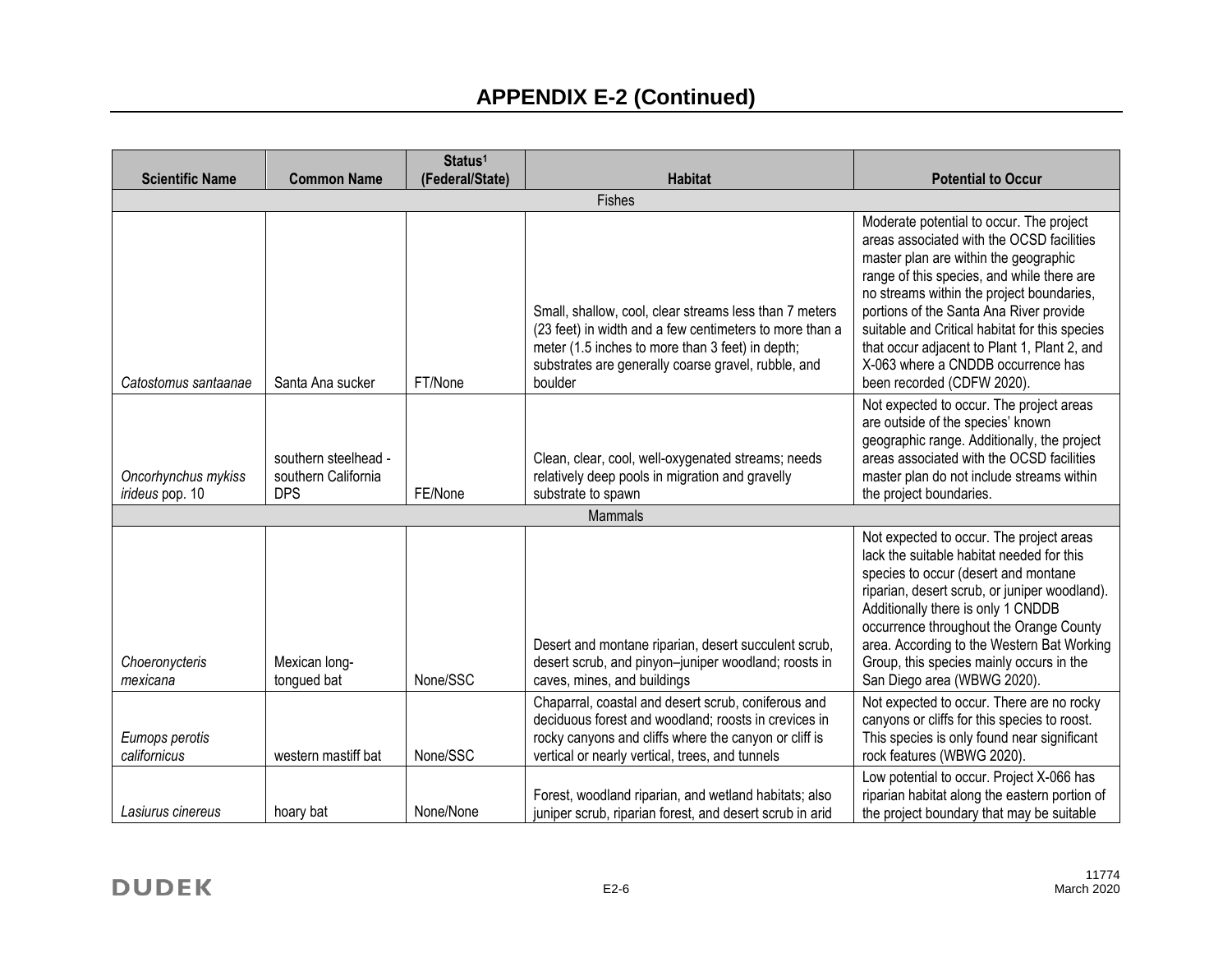|                                       |                                        | Status <sup>1</sup> |                                                                                                                                                                                     |                                                                                                                                                                                                                                                                                                                                                               |
|---------------------------------------|----------------------------------------|---------------------|-------------------------------------------------------------------------------------------------------------------------------------------------------------------------------------|---------------------------------------------------------------------------------------------------------------------------------------------------------------------------------------------------------------------------------------------------------------------------------------------------------------------------------------------------------------|
| <b>Scientific Name</b>                | <b>Common Name</b>                     | (Federal/State)     | <b>Habitat</b>                                                                                                                                                                      | <b>Potential to Occur</b>                                                                                                                                                                                                                                                                                                                                     |
|                                       |                                        |                     | areas; roosts in tree foliage and sometimes cavities,<br>such as woodpecker holes                                                                                                   | for this species to occur. However, this<br>species is generally found within LA County<br>or San Diego County. Only one CNDDB<br>occurrence has been recorded in the<br>Orange County area (CDFW 2020).                                                                                                                                                      |
| Lasiurus xanthinus                    | western yellow bat                     | None/SSC            | Valley-foothill riparian, desert riparian, desert wash,<br>and palm oasis habitats; below 2,000 feet above mean<br>sea level; roosts in riparian and palms                          | Not expected to occur. This species is<br>associated with palms and other desert<br>riparian habitats (WBWG). There are no<br>desert like habitats within the project area<br>boundaries for this species to occur.                                                                                                                                           |
| Microtus californicus<br>stephensi    | south coast marsh<br>vole              | None/SSC            | <b>Tidal marshes</b>                                                                                                                                                                | Not expected to occur. There are no tidal<br>marshes within any of the OCSD facilities<br>master plan boundaries.                                                                                                                                                                                                                                             |
| Myotis yumanensis                     | Yuma myotis                            | None/None           | Riparian, arid scrublands and deserts, and forests<br>associated with water (streams, rivers, tinajas); roosts<br>in bridges, buildings, cliff crevices, caves, mines, and<br>trees | Low potential to occur. There is a CNDDB<br>occurrence approximately 1.5 miles from<br>Project X-063 (CDFW 2020) Although the<br>Santa Ana River is near, with potential<br>suitable foraging habitat, the area within the<br>project boundary lacks any riparian or arid<br>scrublands for this species to occur.                                            |
| Nyctinomops macrotis                  | big free-tailed bat                    | None/SSC            | Rocky areas; roosts in caves, holes in trees, buildings,<br>and crevices on cliffs and rocky outcrops; forages over<br>water                                                        | Not expected to occur. The project areas<br>lack any rocky areas, caves, or cliffs<br>suitable for this species to occur.                                                                                                                                                                                                                                     |
| Perognathus<br>longimembris pacificus | Pacific pocket mouse                   | FE/SSC              | fine-grained sandy substrates in open coastal strand,<br>coastal dunes, and river alluvium                                                                                          | Not expected to occur. The only extant<br>locations in Orange County occur in Dana<br>Point, which is over 18 miles south of the<br>projects associated with OCSD facilities<br>master plan. Additionally, the vast majority<br>of soils within the project boundaries have<br>been disturbed or compacted and are not<br>suitable for this species to occur. |
| Sorex ornatus<br>salicornicus         | southern California<br>saltmarsh shrew | None/SSC            | Saltmarsh, saltgrass, dense willow, bulrush                                                                                                                                         | Low potential to occur. There are no<br>saltmarshes or salt grass habitats within the<br>project areas suitable for this species. The                                                                                                                                                                                                                         |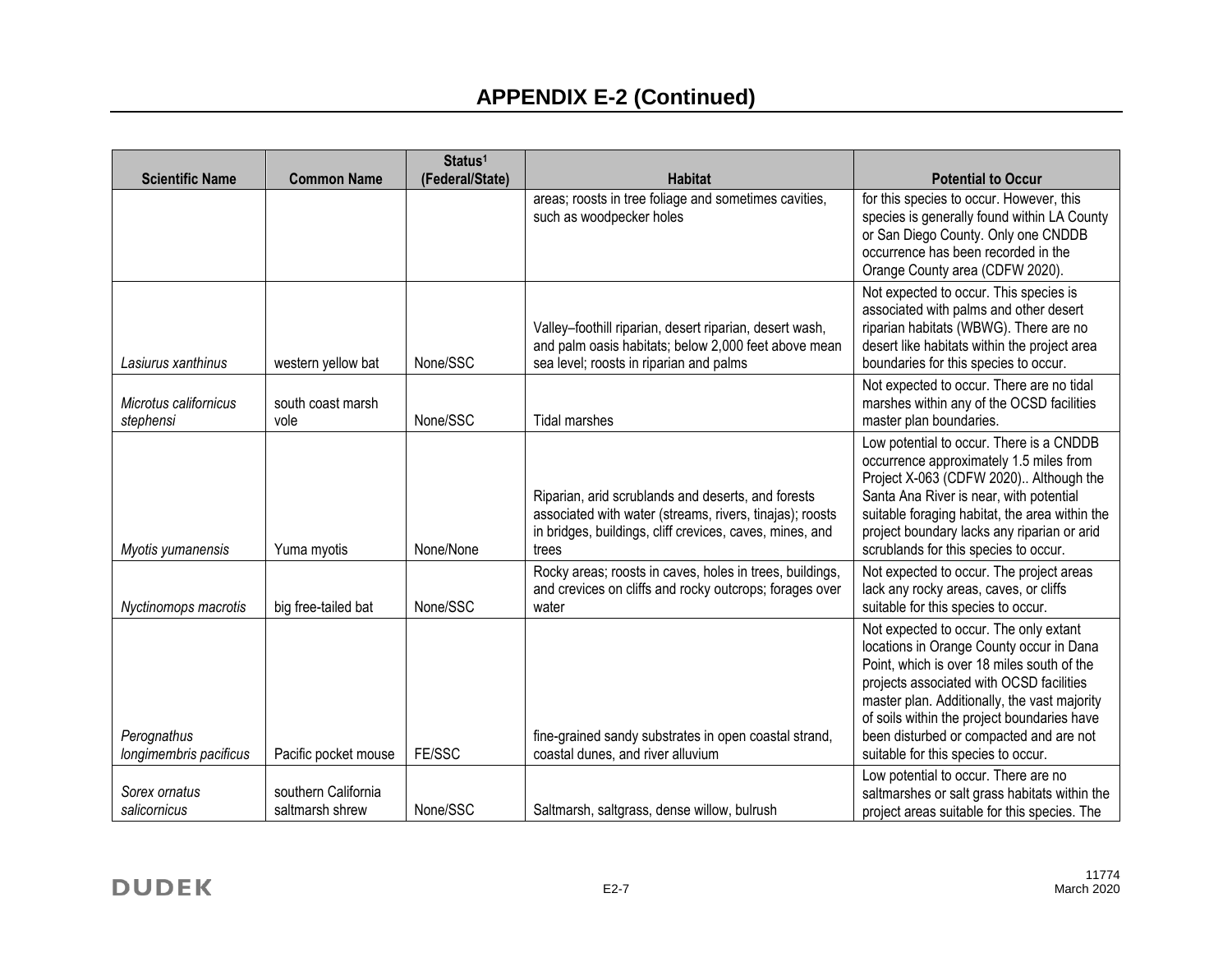|                                       |                                    | Status <sup>1</sup> |                                                                                                                                                                                                                               |                                                                                                                                                                                                                                                          |
|---------------------------------------|------------------------------------|---------------------|-------------------------------------------------------------------------------------------------------------------------------------------------------------------------------------------------------------------------------|----------------------------------------------------------------------------------------------------------------------------------------------------------------------------------------------------------------------------------------------------------|
| <b>Scientific Name</b>                | <b>Common Name</b>                 | (Federal/State)     | <b>Habitat</b>                                                                                                                                                                                                                | <b>Potential to Occur</b>                                                                                                                                                                                                                                |
|                                       |                                    |                     |                                                                                                                                                                                                                               | nearest CNDDB occurrence is 1.8 miles<br>west of Project area 3-68.                                                                                                                                                                                      |
| Taxidea taxus                         | American badger                    | None/SSC            | Dry, open, treeless areas; grasslands, coastal scrub,<br>agriculture, and pastures, especially with friable soils                                                                                                             | Not expected to occur. The study areas are<br>located within developed areas and do not<br>contain open habitat that could support this<br>species.                                                                                                      |
|                                       |                                    |                     | Invertebrates                                                                                                                                                                                                                 |                                                                                                                                                                                                                                                          |
| Bombus crotchii                       | Crotch bumble bee                  | None/PSE            | Open grassland and scrub communities supporting<br>suitable floral resources.                                                                                                                                                 | Not expected to occur. There are no<br>grassland communities within the project<br>boundaries of the OCSD facilities master<br>plan.                                                                                                                     |
| <b>Branchinecta</b><br>sandiegonensis | San Diego fairy<br>shrimp          | FE/None             | Vernal pools, non-vegetated ephemeral pools                                                                                                                                                                                   | Not expected to occur. There are no vernal<br>pools or ephemeral pools within any of the<br>project boundaries.                                                                                                                                          |
| Cicindela gabbii                      | western tidal-flat tiger<br>beetle | None/None           | Inhabits estuaries and mudflats along the coast of<br>Southern California                                                                                                                                                     | Not expected to occur. Although there are<br>estuaries south to Plant 2 and other project<br>sites on Pacific Coast Hwy, the project<br>areas do not include suitable habitat within<br>their project boundaries for this species to<br>occur.           |
| Cicindela hirticollis<br>gravida      | sandy beach tiger<br>beetle        | None/None           | Inhabits areas adjacent to non-brackish water along<br>the coast of California from San Francisco Bay to<br>northern Mexico                                                                                                   | Low potential to occur. The nearest CNDDB<br>occurrence is approximately 0.5 miles from<br>the project numbers X022 and X-041.<br>However, these project areas are located in<br>developed areas and lack suitable habitat<br>for this species to occur. |
| Cicindela latesignata<br>latesignata  | western beach tiger<br>beetle      | None/None           | Mudflats and beaches in coastal Southern California                                                                                                                                                                           | Not expected to occur. The project areas<br>associated with the OCSD facilities master<br>plan lack suitable habitat (i.e., mudflats and<br>beaches) for this species to occur.                                                                          |
| Cincindela latesignata<br>obliviosa   | Oblivious tiger beetle             | None/None           | Inhabited the Southern California coastline, from La<br>Jolla north to the Orange County line. Occupied saline<br>mudflats and moist sandy spots in estuaries of small<br>streams in the lower zone. Has not been observed in | Not expected to occur. The project areas<br>associated with the OCSD facilities master<br>plan lack suitable habitat such as estuaries<br>or saline mudflats for this species to occur.                                                                  |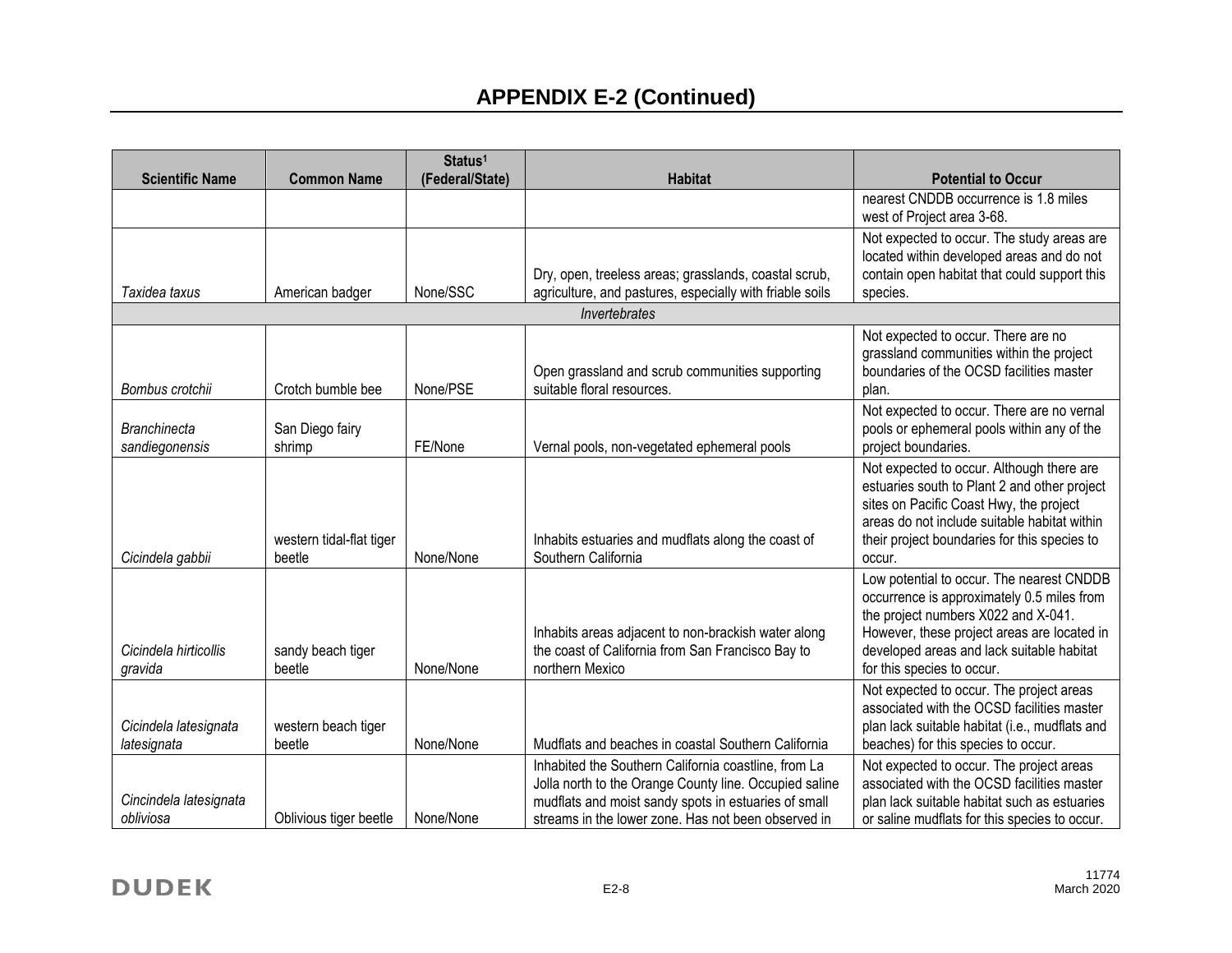| <b>Scientific Name</b> | <b>Common Name</b>     | Status <sup>1</sup><br>(Federal/State) | <b>Habitat</b>                                                                   | <b>Potential to Occur</b>                                                              |
|------------------------|------------------------|----------------------------------------|----------------------------------------------------------------------------------|----------------------------------------------------------------------------------------|
|                        |                        |                                        | 20 years. The oblivious tiger beetle (C. I. obliviosa) is                        | Additionally, there are no CNDDB                                                       |
|                        |                        |                                        | no longer the accepted name for this species (ITIS<br>2016).                     | occurrences within the Orange County<br>area.                                          |
|                        |                        |                                        |                                                                                  | Low potential to occur. The nearest CNDDB                                              |
|                        |                        |                                        |                                                                                  | occurrence is approximately 0.5 miles from<br>the project numbers X022 and X-041.      |
|                        |                        |                                        | Inhabitant of coastal sand dune habitat; erratically                             | However, these project areas are located in                                            |
| Coelus globosus        | globose dune beetle    | None/None                              | distributed from Ten Mile Creek in Mendocino County<br>south to Ensenada, Mexico | developed areas and lack suitable habitat<br>for this species to occur.                |
|                        |                        |                                        |                                                                                  | Not expected to occur. The site is outside of                                          |
|                        |                        |                                        | Wind-protected tree groves with nectar sources and                               | the species' known geographic range and                                                |
| Danaus plexippus       | monarch                | None/None                              | nearby water sources                                                             | there is no suitable vegetation present.<br>Not expected to occur. The project areas   |
|                        |                        |                                        |                                                                                  | associated with the OCSD facilities master                                             |
|                        |                        |                                        |                                                                                  | plan lack the suitable habitat needed for                                              |
|                        |                        |                                        |                                                                                  | this species to occur. The soils within the                                            |
|                        |                        |                                        | Annual forblands, grassland, open coastal scrub and                              | project boundaries have been previously<br>disturbed and do not include any specific   |
|                        |                        |                                        | chaparral; often soils with cryptogamic crusts and fine-                         | plant species in which the quino chckerspot                                            |
|                        |                        |                                        | textured clay; host plants include Plantago erecta,                              | butterfly needs to occur. Additionally there                                           |
| Euphydryas editha      | quino checkerspot      |                                        | Antirrhinum coulterianum, and Plantago patagonica                                | have only been 3 CNDDB observations in                                                 |
| quino                  | butterfly              | FE/None                                | (Silverado Occurrence Complex)                                                   | the entire service area (CDFW 2020).                                                   |
|                        |                        |                                        |                                                                                  | Not expected to occur. There are no<br>saltmarsh habitats within the OCSD              |
| Panoquina errans       | wandering skipper      | None/None                              | Saltmarsh                                                                        | facilities master plan project boundaries.                                             |
|                        |                        |                                        |                                                                                  | Not expected to occur. The project areas                                               |
| Streptocephalus        |                        |                                        |                                                                                  | are in generally developed areas. There are<br>no vernal or ephemeral pools within the |
| woottoni               | Riverside fairy shrimp | FE/None                                | Vernal pools, non-vegetated ephemeral pools                                      | project area boundaries.                                                               |
|                        |                        |                                        |                                                                                  | Not expected occur. The project areas are                                              |
|                        | mimic tryonia          |                                        |                                                                                  | located in developed areas and lack the                                                |
|                        | (=California           |                                        | Inhabits coastal lagoons, estuaries, and saltmarshes,                            | suitable habitat necessary for this species                                            |
| Tryonia imitator       | brackishwater snail)   | None/None                              | from Sonoma County south to San Diego County                                     | to occur.                                                                              |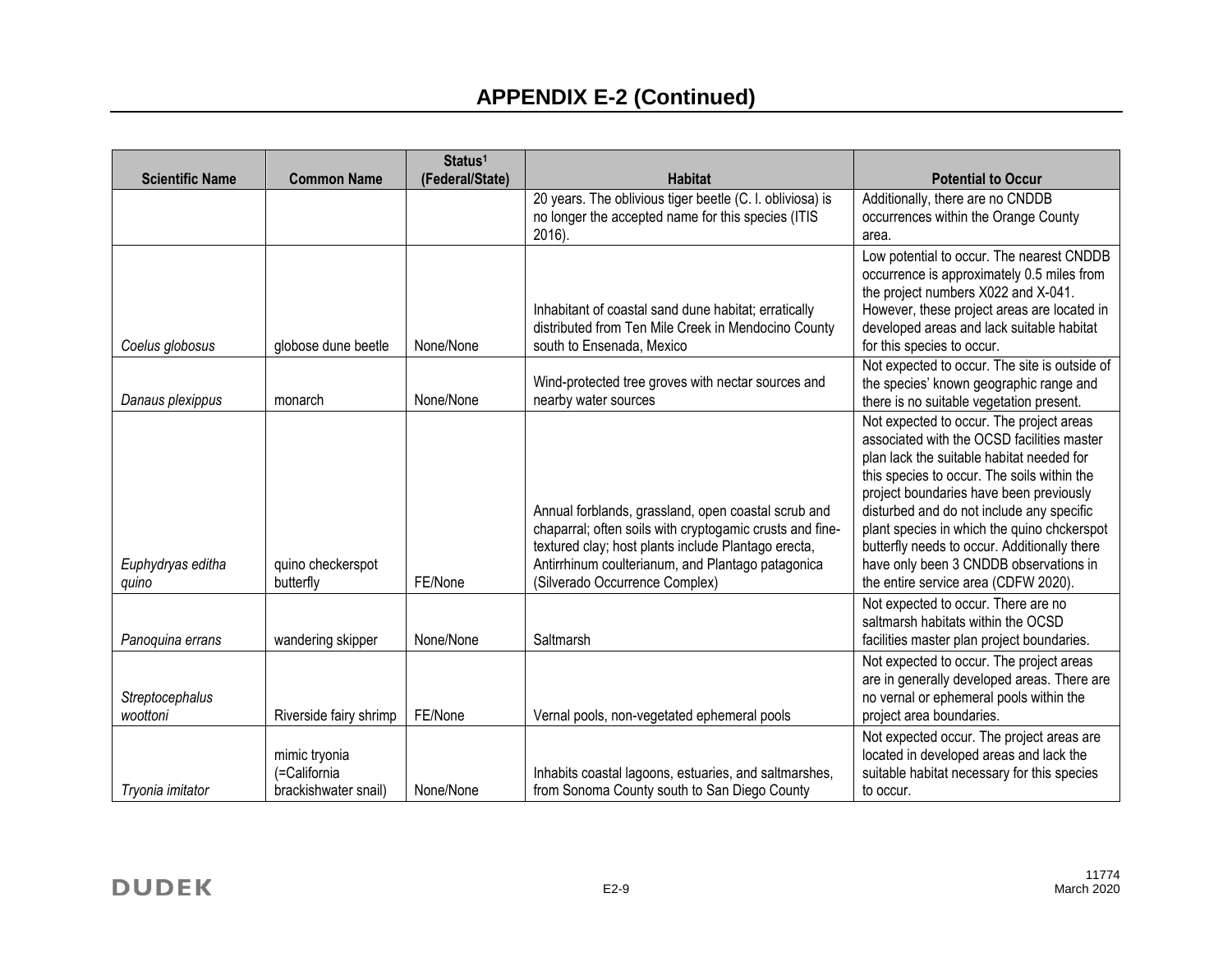#### **<sup>1</sup> Status Notes:**

FE: Federally Endangered FT: Federally Threatened FC: Federal Candidate BCC: U.S. Fish and Wildlife Service Bird of Conservation Concern SSC: California Species of Special Concern FP: California Fully Protected Species WL: California Watch List Species SE: State Endangered ST: State Threatened SS: List Special Animals List, but no other status

#### *References*

- CDFW (California Department of Fish and Wildlife). 2020. RareFind, Version 5.2.14. California Natural Diversity Database (CNDDB). Accessed February 2020. https://map.dfg.ca.gov/rarefind/view/RareFind.aspx.
- eBird. 2020. eBird: An online database of bird distribution and abundance [web application]. eBird, Cornell Lab of Ornithology, Ithaca, New York. Accessed February 2020. http://www.ebird.org.
- U. S. Fish and Wildlife Service. February 3, 1994. "Emergency Rule to List the Pacific Pocket Mouse as Endangered." [Federal Register](https://www.encyclopedia.com/social-sciences-and-law/law/law/federal-register) 59 (23): 5306-5311.

Western Bat Working Group. Accessed March 2020.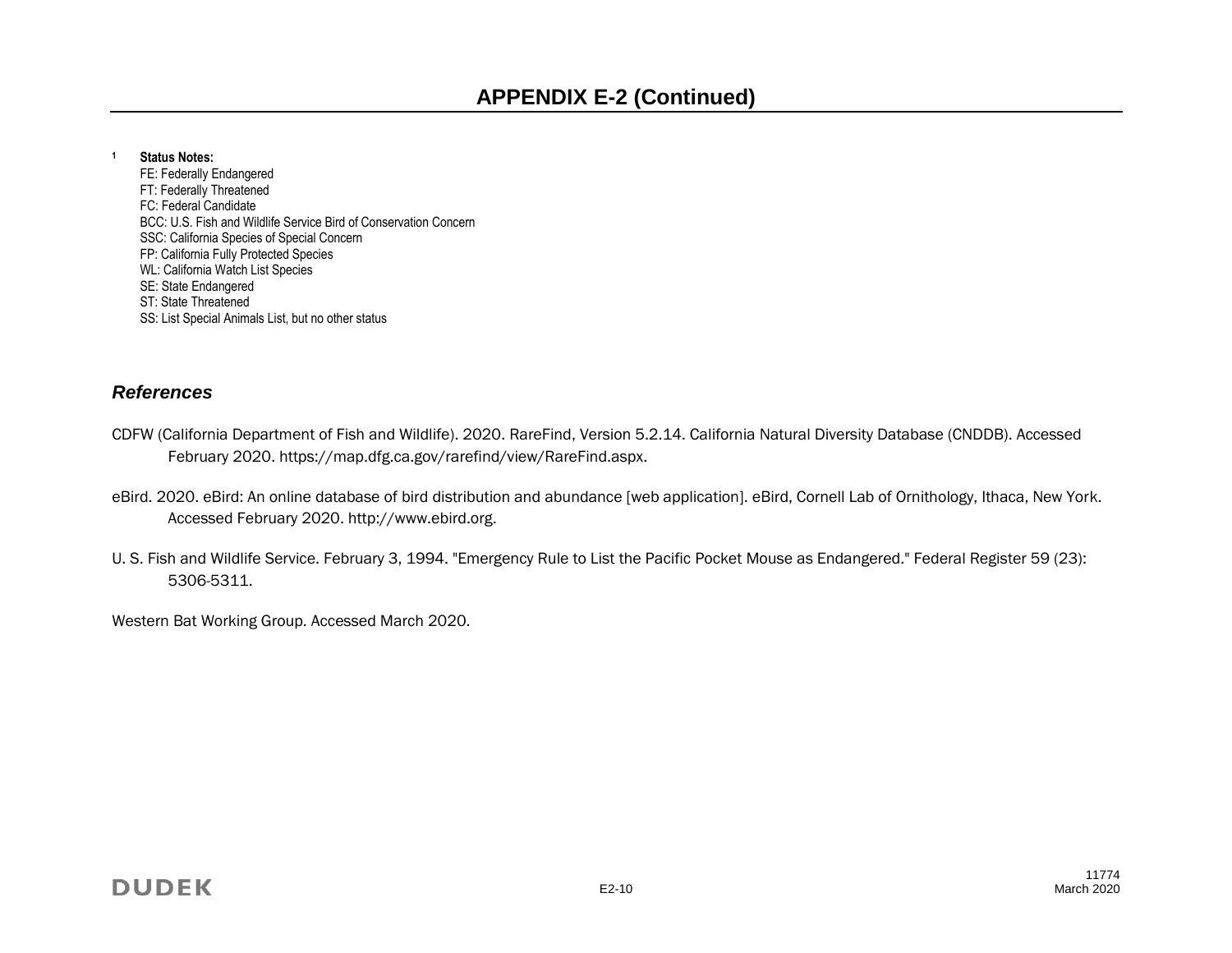# Appendix E-3

CNDDB List of Species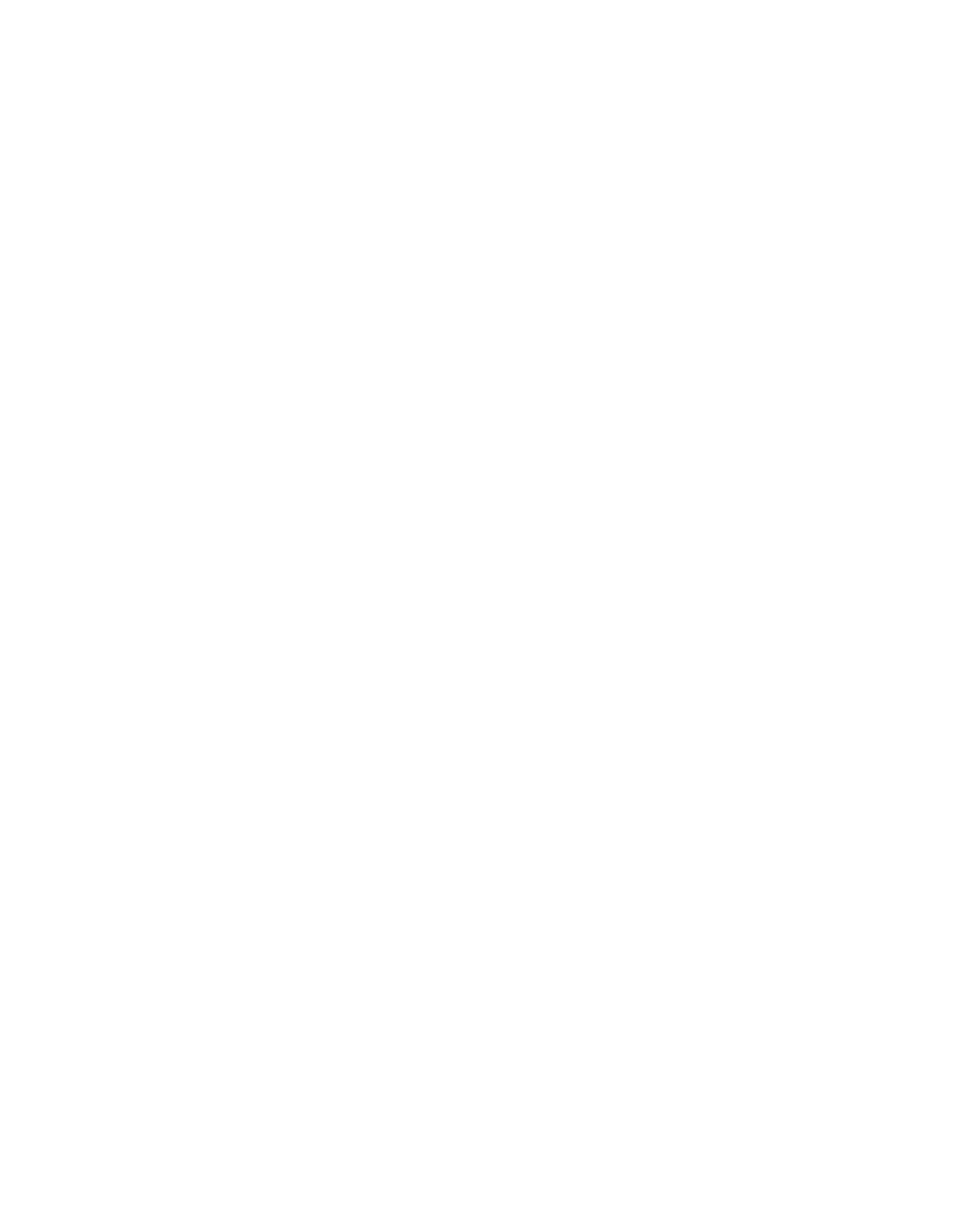| <b>SNAME</b>                                            | <b>CNAME</b>                                            | <b>FEDLIST</b> | <b>CALLIST</b>       | <b>GRANK</b>     |                | SRANK RPLANTRANK CDFWSTATUS |            |
|---------------------------------------------------------|---------------------------------------------------------|----------------|----------------------|------------------|----------------|-----------------------------|------------|
| Cicindela gabbii                                        | western tidal-flat tiger beetle                         | None           | None                 | G2G4             | S1             |                             |            |
| Astragalus hornii var. hornii                           | Horn's milk-vetch                                       | None           | None                 | GUT1             | S <sub>1</sub> | 1B.1                        |            |
| Laterallus jamaicensis coturniculus                     | California black rail                                   | None           | Threatened           | G3G4T1           | S <sub>1</sub> |                             | <b>FP</b>  |
| Riparia riparia                                         | bank swallow                                            | None           | Threatened           | G <sub>5</sub>   | S <sub>2</sub> |                             |            |
| Falco peregrinus anatum                                 | American peregrine falcon                               | Delisted       | Delisted             | G4T4             | <b>S3S4</b>    |                             | FP         |
| Oncorhynchus mykiss irideus pop. 10                     | steelhead - southern California DPS                     | Endangered     | None                 | G5T1Q            | S1             |                             |            |
| Coturnicops noveboracensis                              | yellow rail                                             | None           | None                 | G4               | <b>S1S2</b>    |                             | SSC        |
| Southern California Arroyo Chub/Santa Ana Sucker Stream | Southern California Arroyo Chub/Santa Ana Sucker Stream | None           | None                 | <b>GNR</b>       | SNR            |                             |            |
| Helianthus nuttallii ssp. parishii                      | Los Angeles sunflower                                   | None           | None                 | G5TH             | <b>SH</b>      | 1A                          |            |
| Euphydryas editha quino                                 | quino checkerspot butterfly                             | Endangered     | None                 | G5T1T2           | <b>S1S2</b>    |                             |            |
| Eumops perotis californicus                             | western mastiff bat                                     | None           | None                 | G5T4             | <b>S3S4</b>    |                             | SSC        |
| Lasthenia glabrata ssp. coulteri                        | Coulter's goldfields                                    | None           | None                 | G4T2             | S <sub>2</sub> | 1B.1                        |            |
| Symphyotrichum defoliatum                               | San Bernardino aster                                    | None           | None                 | G2               | S <sub>2</sub> | 1B.2                        |            |
| Aphanisma blitoides                                     | aphanisma                                               | None           | None                 | G3G4             | S <sub>2</sub> | 1B.2                        |            |
| Bombus crotchii                                         | Crotch bumble bee                                       | None           | Candidate Endangered | G3G4             | <b>S1S2</b>    |                             |            |
| Charadrius alexandrinus nivosus                         | western snowy plover                                    | Threatened     | None                 | G3T3             | <b>S2S3</b>    |                             | <b>SSC</b> |
| Riparia riparia                                         | bank swallow                                            | None           | Threatened           | G5               | S <sub>2</sub> |                             |            |
| Nasturtium gambelii                                     | Gambel's water cress                                    | Endangered     | Threatened           | G1               | S <sub>1</sub> | 1B.1                        |            |
| Nasturtium gambelii                                     | Gambel's water cress                                    | Endangered     | Threatened           | G <sub>1</sub>   | S <sub>1</sub> | 1B.1                        |            |
| Sidalcea neomexicana                                    | salt spring checkerbloom                                | None           | None                 | G4               | S <sub>2</sub> | 2B.2                        |            |
| Bombus crotchii                                         | Crotch bumble bee                                       | None           | Candidate Endangered | G3G4             | <b>S1S2</b>    |                             |            |
| Coccyzus americanus occidentalis                        | western yellow-billed cuckoo                            | Threatened     | Endangered           | G5T2T3           | S <sub>1</sub> |                             |            |
| Eumops perotis californicus                             | western mastiff bat                                     | None           | None                 | G5T4             | <b>S3S4</b>    |                             | <b>SSC</b> |
| Isocoma menziesii var. decumbens                        | decumbent goldenbush                                    | None           | None                 | G3G5T2T3 S2      |                | 1B.2                        |            |
| Lasthenia glabrata ssp. coulteri                        | Coulter's goldfields                                    | None           | None                 | G4T2             | S <sub>2</sub> | 1B.1                        |            |
| Symphyotrichum defoliatum                               | San Bernardino aster                                    | None           | None                 | G <sub>2</sub>   | S <sub>2</sub> | 1B.2                        |            |
| Eumops perotis californicus                             | western mastiff bat                                     | None           | None                 | G5T4             | <b>S3S4</b>    |                             | SSC        |
| Lasthenia glabrata ssp. coulteri                        | Coulter's goldfields                                    | None           | None                 | G4T2             | S <sub>2</sub> | 1B.1                        |            |
| Eumops perotis californicus                             | western mastiff bat                                     | None           | None                 | G5T4             | <b>S3S4</b>    |                             | <b>SSC</b> |
| Atriplex parishii                                       | Parish's brittlescale                                   | None           | None                 | G1G2             | S1             | 1B.1                        |            |
| Symphyotrichum defoliatum                               | San Bernardino aster                                    | None           | None                 | G <sub>2</sub>   | S <sub>2</sub> | 1B.2                        |            |
| Lasthenia glabrata ssp. coulteri                        | Coulter's goldfields                                    | None           | None                 | G4T2             | S <sub>2</sub> | 1B.1                        |            |
| Symphyotrichum defoliatum                               | San Bernardino aster                                    | None           | None                 | G2               | S <sub>2</sub> | 1B.2                        |            |
| Bombus crotchii                                         | Crotch bumble bee                                       | None           | Candidate Endangered | G3G4             | <b>S1S2</b>    |                             |            |
| Choeronycteris mexicana                                 | Mexican long-tongued bat                                | None           | None                 | G4               | S <sub>1</sub> |                             | SSC        |
| Bombus crotchii                                         | Crotch bumble bee                                       | None           | Candidate Endangered | G3G4             | <b>S1S2</b>    |                             |            |
| Vireo bellii pusillus                                   | least Bell's vireo                                      | Endangered     | Endangered           | G5T <sub>2</sub> | S <sub>2</sub> |                             |            |
| Athene cunicularia                                      | burrowing owl                                           | None           | None                 | G4               | S <sub>3</sub> |                             | SSC        |
| Anniella stebbinsi                                      | southern California legless lizard                      | None           | None                 | G <sub>3</sub>   | S <sub>3</sub> |                             | <b>SSC</b> |
| Buteo swainsoni                                         | Swainson's hawk                                         | None           | Threatened           | G <sub>5</sub>   | S <sub>3</sub> |                             |            |
| Coccyzus americanus occidentalis                        | western yellow-billed cuckoo                            | Threatened     | Endangered           | G5T2T3           | S <sub>1</sub> |                             |            |
| Perognathus longimembris pacificus                      | Pacific pocket mouse                                    | Endangered     | None                 | G5T1             | S <sub>1</sub> |                             | <b>SSC</b> |
| Microtus californicus stephensi                         | south coast marsh vole                                  | None           | None                 | G5T1T2           | <b>S1S2</b>    |                             | <b>SSC</b> |
| Sorex ornatus salicornicus                              | southern California saltmarsh shrew                     | None           | None                 | G5T1?            | S1             |                             | <b>SSC</b> |
| Chloropyron maritimum ssp. maritimum                    | salt marsh bird's-beak                                  | Endangered     | Endangered           | G4?T1            | S <sub>1</sub> | 1B.2                        |            |
| Nama stenocarpa                                         | mud nama                                                | None           | None                 | G4G5             | S1S2           | 2B.2                        |            |

Appendix E-3 California Natural Diversity Database List of Species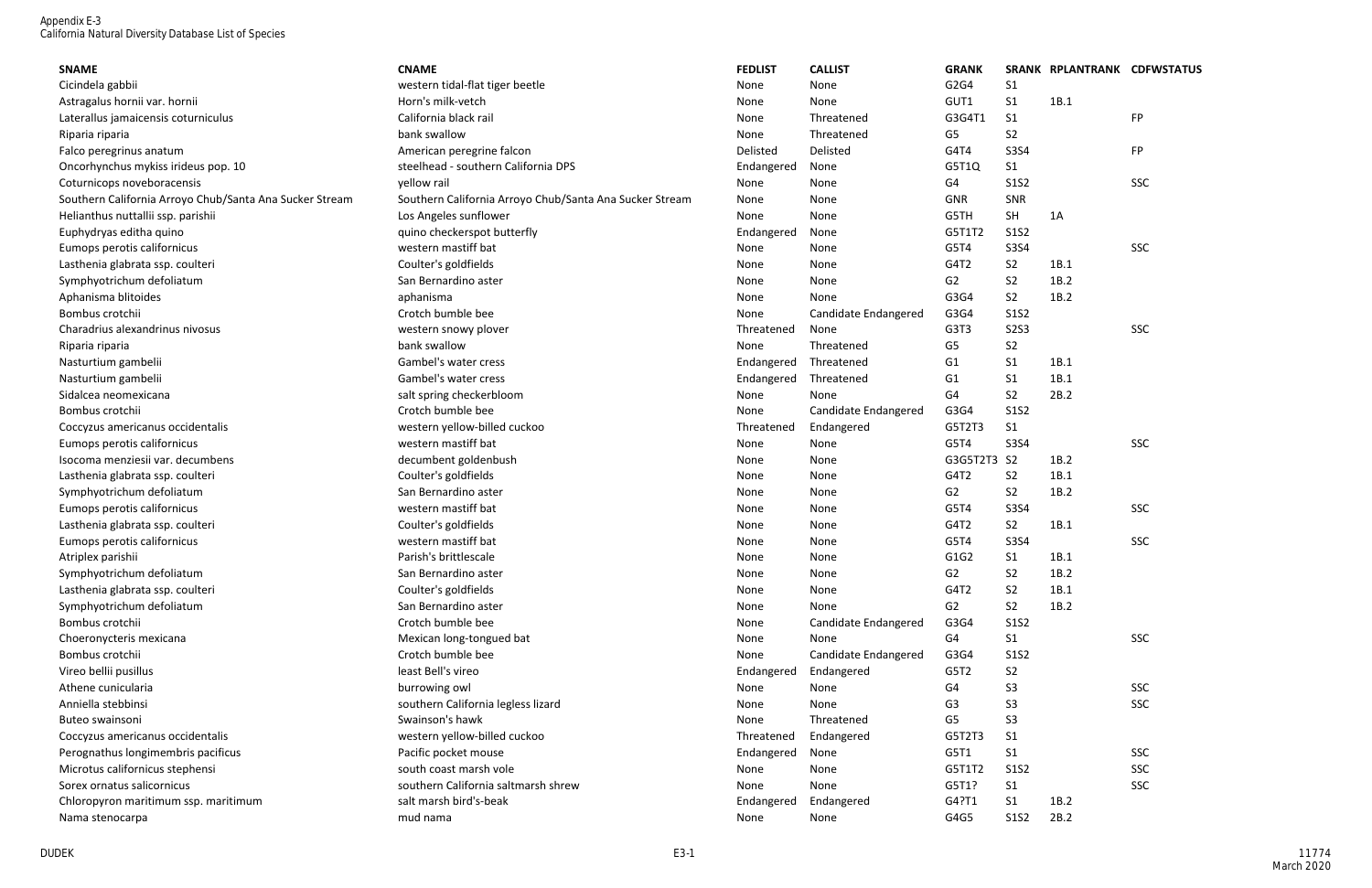| Chloropyron maritimum ssp. maritimum         | salt marsh bird's-beak                          | Endangered | Endangered | G4?T1          | S <sub>1</sub> | 1B.2 |            |
|----------------------------------------------|-------------------------------------------------|------------|------------|----------------|----------------|------|------------|
| Lasiurus xanthinus                           | western yellow bat                              | None       | None       | G <sub>5</sub> | S <sub>3</sub> |      | <b>SSC</b> |
| Centromadia parryi ssp. australis            | southern tarplant                               | None       | None       | G3T2           | S <sub>2</sub> | 1B.1 |            |
| Lasthenia glabrata ssp. coulteri             | Coulter's goldfields                            | None       | None       | G4T2           | S <sub>2</sub> | 1B.1 |            |
| Lasthenia glabrata ssp. coulteri             | Coulter's goldfields                            | None       | None       | G4T2           | S <sub>2</sub> | 1B.1 |            |
| Atriplex serenana var. davidsonii            | Davidson's saltscale                            | None       | None       | G5T1           | S <sub>1</sub> | 1B.2 |            |
| Phrynosoma blainvillii                       | coast horned lizard                             | None       | None       | G3G4           | <b>S3S4</b>    |      | <b>SSC</b> |
| Phrynosoma blainvillii                       | coast horned lizard                             | None       | None       | G3G4           | <b>S3S4</b>    |      | <b>SSC</b> |
| Aspidoscelis hyperythra                      | orange-throated whiptail                        | None       | None       | G5             | <b>S2S3</b>    |      | WL         |
| Nama stenocarpa                              | mud nama                                        | None       | None       | G4G5           | <b>S1S2</b>    | 2B.2 |            |
| Campylorhynchus brunneicapillus sandiegensis | coastal cactus wren                             | None       | None       | G5T3Q          | S <sub>3</sub> |      | <b>SSC</b> |
| Riparia riparia                              | bank swallow                                    | None       | Threatened | G5             | S <sub>2</sub> |      |            |
| Lasiurus cinereus                            | hoary bat                                       | None       | None       | G <sub>5</sub> | S4             |      |            |
| Southern Coastal Salt Marsh                  | Southern Coastal Salt Marsh                     | None       | None       | G <sub>2</sub> | S2.1           |      |            |
| Passerculus sandwichensis beldingi           | Belding's savannah sparrow                      | None       | Endangered | G5T3           | S <sub>3</sub> |      |            |
| Tryonia imitator                             | mimic tryonia (=California brackishwater snail) | None       | None       | G <sub>2</sub> | S <sub>2</sub> |      |            |
| Chloropyron maritimum ssp. maritimum         | salt marsh bird's-beak                          | Endangered | Endangered | G4?T1          | S <sub>1</sub> | 1B.2 |            |
| Astragalus pycnostachyus var. lanosissimus   | Ventura Marsh milk-vetch                        | Endangered | Endangered | G2T1           | S <sub>1</sub> | 1B.1 |            |
| Passerculus sandwichensis beldingi           | Belding's savannah sparrow                      | None       | Endangered | G5T3           | S <sub>3</sub> |      |            |
| Rallus obsoletus levipes                     | light-footed Ridgway's rail                     | Endangered | Endangered | G5T1T2         | S <sub>1</sub> |      | <b>FP</b>  |
| Southern Coastal Salt Marsh                  | Southern Coastal Salt Marsh                     | None       | None       | G <sub>2</sub> | S2.1           |      |            |
| Phrynosoma blainvillii                       | coast horned lizard                             | None       | None       | G3G4           | <b>S3S4</b>    |      | <b>SSC</b> |
| Cicindela gabbii                             | western tidal-flat tiger beetle                 | None       | None       | G2G4           | S <sub>1</sub> |      |            |
| Atriplex serenana var. davidsonii            | Davidson's saltscale                            | None       | None       | G5T1           | S <sub>1</sub> | 1B.2 |            |
| Suaeda esteroa                               | estuary seablite                                | None       | None       | G3             | S <sub>2</sub> | 1B.2 |            |
| Aspidoscelis hyperythra                      | orange-throated whiptail                        | None       | None       | G <sub>5</sub> | <b>S2S3</b>    |      | WL         |
| Campylorhynchus brunneicapillus sandiegensis | coastal cactus wren                             | None       | None       | G5T3Q          | S <sub>3</sub> |      | <b>SSC</b> |
| <b>Buteo regalis</b>                         | ferruginous hawk                                | None       | None       | G4             | <b>S3S4</b>    |      | WL         |
| Eumops perotis californicus                  | western mastiff bat                             | None       | None       | G5T4           | <b>S3S4</b>    |      | <b>SSC</b> |
| Eumops perotis californicus                  | western mastiff bat                             | None       | None       | G5T4           | <b>S3S4</b>    |      | <b>SSC</b> |
| Athene cunicularia                           | burrowing owl                                   | None       | None       | G4             | S <sub>3</sub> |      | <b>SSC</b> |
| Eumops perotis californicus                  | western mastiff bat                             | None       | None       | G5T4           | <b>S3S4</b>    |      | <b>SSC</b> |
| Rallus obsoletus levipes                     | light-footed Ridgway's rail                     | Endangered | Endangered | G5T1T2         | S <sub>1</sub> |      | FP         |
| Rallus obsoletus levipes                     | light-footed Ridgway's rail                     | Endangered | Endangered | G5T1T2         | S <sub>1</sub> |      | FP         |
| Campylorhynchus brunneicapillus sandiegensis | coastal cactus wren                             | None       | None       | G5T3Q          | S <sub>3</sub> |      | <b>SSC</b> |
| Campylorhynchus brunneicapillus sandiegensis | coastal cactus wren                             | None       | None       | G5T3Q          | S <sub>3</sub> |      | <b>SSC</b> |
| Lasthenia glabrata ssp. coulteri             | Coulter's goldfields                            | None       | None       | G4T2           | S <sub>2</sub> | 1B.1 |            |
| Polioptila californica californica           | coastal California gnatcatcher                  | Threatened | None       | G4G5T2Q S2     |                |      | <b>SSC</b> |
| Polioptila californica californica           | coastal California gnatcatcher                  | Threatened | None       | G4G5T2Q        | S <sub>2</sub> |      | <b>SSC</b> |
| Centromadia parryi ssp. australis            | southern tarplant                               | None       | None       | G3T2           | S <sub>2</sub> | 1B.1 |            |
| Vireo bellii pusillus                        | least Bell's vireo                              | Endangered | Endangered | G5T2           | S <sub>2</sub> |      |            |
| Polioptila californica californica           | coastal California gnatcatcher                  | Threatened | None       | G4G5T2Q        | S <sub>2</sub> |      | <b>SSC</b> |
| Abronia villosa var. aurita                  | chaparral sand-verbena                          | None       | None       | G5T2?          | S <sub>2</sub> | 1B.1 |            |
| Southern Coastal Salt Marsh                  | Southern Coastal Salt Marsh                     | None       | None       | G <sub>2</sub> | S2.1           |      |            |
| Icteria virens                               | yellow-breasted chat                            | None       | None       | G <sub>5</sub> | S <sub>3</sub> |      | <b>SSC</b> |
| Campylorhynchus brunneicapillus sandiegensis | coastal cactus wren                             | None       | None       | G5T3Q          | S <sub>3</sub> |      | SSC        |
| Polioptila californica californica           | coastal California gnatcatcher                  | Threatened | None       | G4G5T2Q S2     |                |      | SSC        |
|                                              |                                                 |            |            |                |                |      |            |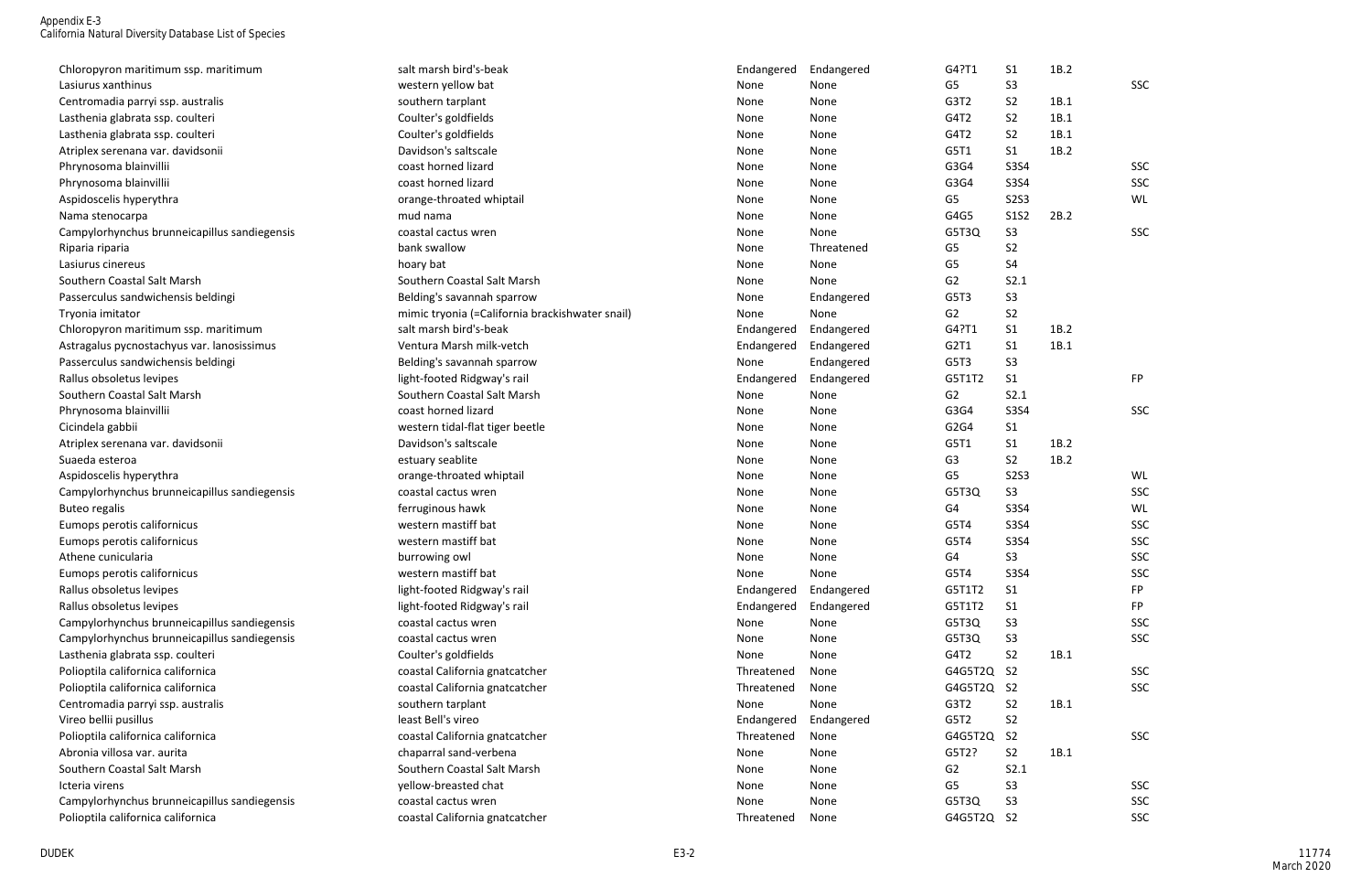Sternula antillarum browni enterity and the California least tern control of the Endangered Endangered G4T2T3Q S Cicindela latesignata latesignata western beach tiger beetle None None None G2G4T1T2 S Coelus globosus and the coelus globose dune beetle coelus and the None None None G1G2 S1S2 Cicindela gabbii western tidal-flat tiger beetle None None None None G2G4 Emys marmorata **Emys marmorata** and the settern pond turtle and the settern pond turtle None None None G3G4 S3 SSC Charadrius alexandrinus nivosus examples western snowy plover and the state of the Threatened None G3T3 Polioptila californica californica content coastal California gnatcatcher content content content content content content content content content content content content content content content content content content cont Sidalcea neomexicana salt spring checkerbloom None None G4 S2 2B.2 Spea hammondii www.com western spadefoot western spadefoot None None None G3 S3 SSC Charadrius alexandrinus nivosus examples western snowy plover and the state of the Threatened None G3T3 Aspidoscelis hyperythra **Accord Exercise Server Aspidoscelis hyperythra** and G5 C5 C5 C5 C5 Weight Aspidoscelis hyperythra Lasthenia glabrata ssp. coulteri entry and the Coulter's goldfields and the Coulter's goldfields None None S4T2 Vireo bellii pusillus and a secure controller subsetsion of the least Bell's vireo Controller Controller Controller Controller Controller Controller Controller Controller Controller Controller Controller Controller Control Dudleya multicaulis and the state of the many-stemmed dudleya notice and the None None None G2 Nyctinomops macrotis big free-tailed bat None None G5 S3 SSC Anniella stebbinsi southern California legless lizard None None None G3 Vireo bellii pusillus least Bell's vireo Endangered Endangered G5T2 S2 Vireo bellii pusillus **Santis Construction Construction** least Bell's vireo **Endangered Endangered Endangered** G5T2 Vireo bellii pusillus and the second of the second below the least Bell's vireo second the endangered Endangered Endangered G5T2 Vireo bellii pusillus and the second vireo second bell's vireo and the endangered Endangered Endangered Endangered G5T2 Vireo bellii pusillus and the second control of the least Bell's vireo example and Endangered Endangered Endangered G5T2 Vireo bellii pusillus and the second control of the least Bell's vireo and the second Endangered Endangered Endangered G5T2 Eumops perotis californicus and the second of the second western mastiff bat None None None G5T4 SST4 Eumops perotis californicus and the second of the second western mastiff bat None None None None G5T4 Polioptila californica californica contra contra coastal California gnatcatcher Communical Contra Communical Communication COST2Q S Polioptila californica californica contra contra coastal California gnatcatcher Communical Contra Communical Communication COST2Q S Southern Cottonwood Willow Riparian Forest Southern Cottonwood Willow Riparian Forest None None None G3 Cicindela hirticollis gravida sand sandy beach tiger beetle sandy beach tiger beetle None None None G5T2 Phacelia stellaris **Example 20 Secure 20 Secure 20 Secure 20 Secure 20 Secure 20 Secure 20 S** C<sub>1</sub> S1 1B.1 1B.1 Polioptila californica californica computational constal California gnatcatcher computer constal California gnatcatcher computational constal California gnatcatcher computational constal California gnatcatcher computationa Vireo bellii pusillus and the second vireo second bell's vireo second and the endangered Endangered Endangered G5T2 S2T2 Nemacaulis denudata var. denudata entitled and the coast woolly-heads and the set of the None None None G3G4T2 Polioptila californica californica **coastal California gnatcatcher** Contemporary Constant California gnatcatcher Constant California gnatcatcher Constant Constant Constant Constant California gnatcatcher Constant Constant Southern Foredunes **Southern Foredunes** Southern Foredunes None None None G2 S2.1 Coelus globosus and the coelus globose dune beetle coelus and the None None None G1G2 S1S2 Centromadia parryi ssp. australis southern tarplant southern tarplant none None None None G3T2 Centromadia parryi ssp. australis southern tarplant southern tarplant southern tarplant None None None G3T2 Emys marmorata **Emys marmorata** and the settern pond turtle and the settern pond turtle None None None G3G4 S3 SSC Southern Coast Live Oak Riparian Forest The Southern Coast Live Oak Riparian Forest None None None SG4 Passerculus sandwichensis beldingi entitled as a savannah sparrow belding's savannah sparrow None Endangered G5T3 Southern Coastal Salt Marsh Southern Coastal Salt Marsh Southern Coastal Salt Marsh None None None S2 Rallus obsoletus levipes and the second of the state of light-footed Ridgway's rail CFT Endangered Endangered Endangered G5T1T2 Panoquina errans and the state of the wandering (=saltmarsh) skipper None None None None S4G5 Vireo bellii pusillus and the second vireo second bell's vireo and the endangered Endangered Endangered G5T2 S2T2 Charadrius alexandrinus nivosus examples western snowy plover and the state of the Threatened None G3T3 Agelaius tricolor **Agelaius tricolored blackbird** and tricolored blackbird **None** Threatened G2G3 S1S2 SSC Southern Coast Live Oak Riparian Forest **Southern Coast Live Oak Riparian Forest** Southern Coast Live Oak Riparian Forest Southern Coast Live Oak Riparian Forest Southern Coast Live Oak Riparian Forest Southern Coast Live

|      | FP                                           |
|------|----------------------------------------------|
|      |                                              |
|      |                                              |
|      |                                              |
|      | SSC                                          |
|      | SSC                                          |
|      | SSC                                          |
|      |                                              |
|      | SSC                                          |
|      | SSC                                          |
|      | WL                                           |
|      |                                              |
|      |                                              |
|      |                                              |
|      |                                              |
|      | SSC                                          |
|      | SSC                                          |
|      |                                              |
|      |                                              |
|      |                                              |
|      |                                              |
|      |                                              |
|      |                                              |
|      | SSC                                          |
|      | SSC                                          |
|      | SSC                                          |
|      | SSC                                          |
|      |                                              |
|      |                                              |
| 1B.1 |                                              |
|      | SSC                                          |
|      |                                              |
|      |                                              |
|      | SSC                                          |
|      |                                              |
|      |                                              |
|      |                                              |
|      |                                              |
|      | SSC                                          |
|      |                                              |
|      |                                              |
|      |                                              |
|      |                                              |
|      | <b>FP</b>                                    |
|      |                                              |
|      |                                              |
|      | SSC                                          |
|      | SSC                                          |
|      |                                              |
|      | 2B.2<br>1B.1<br>1B.2<br>1B.2<br>1B.1<br>1B.1 |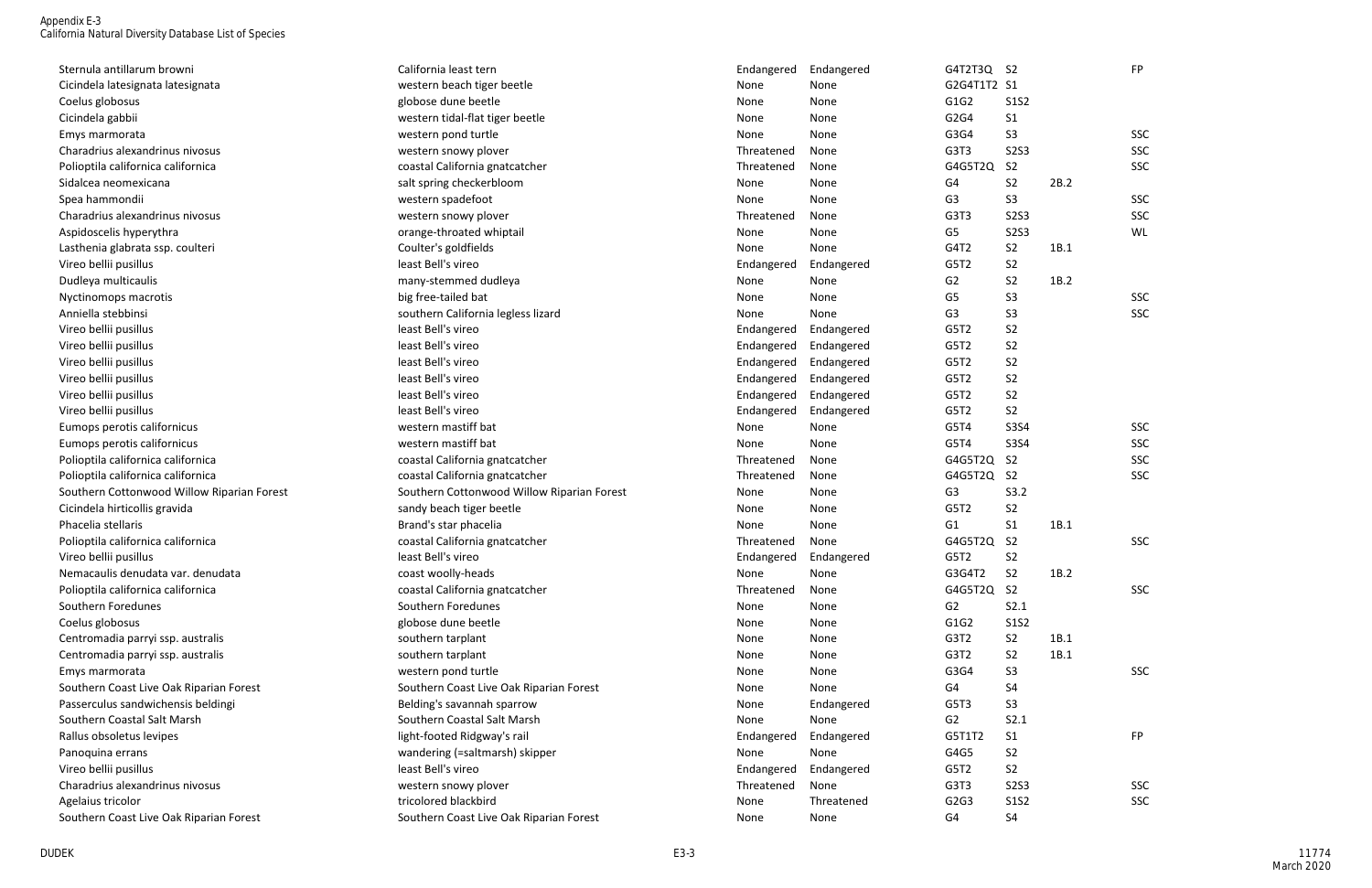| Abronia villosa var. aurita        | chaparral sand-verbena                        | None       | None       | G5T2?          | S <sub>2</sub> | 1B.1 |            |
|------------------------------------|-----------------------------------------------|------------|------------|----------------|----------------|------|------------|
| Cicindela latesignata latesignata  | western beach tiger beetle                    | None       | None       | G2G4T1T2 S1    |                |      |            |
| Cicindela gabbii                   | western tidal-flat tiger beetle               | None       | None       | G2G4           | S <sub>1</sub> |      |            |
| Passerculus sandwichensis beldingi | Belding's savannah sparrow                    | None       | Endangered | G5T3           | S <sub>3</sub> |      |            |
| Polioptila californica californica | coastal California gnatcatcher                | Threatened | None       | G4G5T2Q S2     |                |      | <b>SSC</b> |
| Polioptila californica californica | coastal California gnatcatcher                | Threatened | None       | G4G5T2Q S2     |                |      | <b>SSC</b> |
| Polioptila californica californica | coastal California gnatcatcher                | Threatened | None       | G4G5T2Q S2     |                |      | <b>SSC</b> |
| Polioptila californica californica | coastal California gnatcatcher                | Threatened | None       | G4G5T2Q S2     |                |      | <b>SSC</b> |
| Polioptila californica californica | coastal California gnatcatcher                | Threatened | None       | G4G5T2Q S2     |                |      | <b>SSC</b> |
| Horkelia cuneata var. puberula     | mesa horkelia                                 | None       | None       | G4T1           | S <sub>1</sub> | 1B.1 |            |
| Sternula antillarum browni         | California least tern                         | Endangered | Endangered | G4T2T3Q S2     |                |      | FP.        |
| Spea hammondii                     | western spadefoot                             | None       | None       | G <sub>3</sub> | S <sub>3</sub> |      | <b>SSC</b> |
| Agelaius tricolor                  | tricolored blackbird                          | None       | Threatened | G2G3           | <b>S1S2</b>    |      | SSC        |
| Elanus leucurus                    | white-tailed kite                             | None       | None       | G <sub>5</sub> | <b>S3S4</b>    |      | FP.        |
| Taxidea taxus                      | American badger                               | None       | None       | G <sub>5</sub> | S <sub>3</sub> |      | <b>SSC</b> |
| Danaus plexippus pop. 1            | monarch - California overwintering population | None       | None       | G4T2T3         | <b>S2S3</b>    |      |            |
| Emys marmorata                     | western pond turtle                           | None       | None       | G3G4           | S <sub>3</sub> |      | <b>SSC</b> |
| Emys marmorata                     | western pond turtle                           | None       | None       | G3G4           | S <sub>3</sub> |      | <b>SSC</b> |
| Sternula antillarum browni         | California least tern                         | Endangered | Endangered | G4T2T3Q        | S <sub>2</sub> |      | FP.        |
| Emys marmorata                     | western pond turtle                           | None       | None       | G3G4           | S <sub>3</sub> |      | SSC        |
| Sternula antillarum browni         | California least tern                         | Endangered | Endangered | G4T2T3Q S2     |                |      | FP.        |
| Athene cunicularia                 | burrowing owl                                 | None       | None       | G <sub>4</sub> | S <sub>3</sub> |      | SSC        |
| Polioptila californica californica | coastal California gnatcatcher                | Threatened | None       | G4G5T2Q S2     |                |      | <b>SSC</b> |
| Emys marmorata                     | western pond turtle                           | None       | None       | G3G4           | S <sub>3</sub> |      | <b>SSC</b> |
| Athene cunicularia                 | burrowing owl                                 | None       | None       | G4             | S <sub>3</sub> |      | <b>SSC</b> |
| Emys marmorata                     | western pond turtle                           | None       | None       | G3G4           | S <sub>3</sub> |      | <b>SSC</b> |
| Emys marmorata                     | western pond turtle                           | None       | None       | G3G4           | S <sub>3</sub> |      | SSC        |
| Valley Needlegrass Grassland       | <b>Valley Needlegrass Grassland</b>           | None       | None       | G3             | S3.1           |      |            |
| Phrynosoma blainvillii             | coast horned lizard                           | None       | None       | G3G4           | <b>S3S4</b>    |      | <b>SSC</b> |
| Polioptila californica californica | coastal California gnatcatcher                | Threatened | None       | G4G5T2Q        | S <sub>2</sub> |      | <b>SSC</b> |
| Abronia villosa var. aurita        | chaparral sand-verbena                        | None       | None       | G5T2?          | S <sub>2</sub> | 1B.1 |            |
| Catostomus santaanae               | Santa Ana sucker                              | Threatened | None       | G1             | S <sub>1</sub> |      |            |
| Southern Dune Scrub                | Southern Dune Scrub                           | None       | None       | G1             | S1.1           |      |            |
| Southern Coastal Salt Marsh        | Southern Coastal Salt Marsh                   | None       | None       | G <sub>2</sub> | S2.1           |      |            |
| Passerculus sandwichensis beldingi | Belding's savannah sparrow                    | None       | Endangered | G5T3           | S <sub>3</sub> |      |            |
| Charadrius alexandrinus nivosus    | western snowy plover                          | Threatened | None       | G3T3           | <b>S2S3</b>    |      | <b>SSC</b> |
| Panoquina errans                   | wandering (=saltmarsh) skipper                | None       | None       | G4G5           | S <sub>2</sub> |      |            |
| Vireo bellii pusillus              | least Bell's vireo                            | Endangered | Endangered | G5T2           | S <sub>2</sub> |      |            |
| Setophaga petechia                 | yellow warbler                                | None       | None       | G5             | <b>S3S4</b>    |      | <b>SSC</b> |
| Icteria virens                     | yellow-breasted chat                          | None       | None       | G5             | S <sub>3</sub> |      | <b>SSC</b> |
| Centromadia parryi ssp. australis  | southern tarplant                             | None       | None       | G3T2           | S <sub>2</sub> | 1B.1 |            |
| Centromadia parryi ssp. australis  | southern tarplant                             | None       | None       | G3T2           | S <sub>2</sub> | 1B.1 |            |
| Centromadia parryi ssp. australis  | southern tarplant                             | None       | None       | G3T2           | S <sub>2</sub> | 1B.1 |            |
| Centromadia parryi ssp. australis  | southern tarplant                             | None       | None       | G3T2           | S <sub>2</sub> | 1B.1 |            |
| Centromadia parryi ssp. australis  | southern tarplant                             | None       | None       | G3T2           | S <sub>2</sub> | 1B.1 |            |
| Centromadia parryi ssp. australis  | southern tarplant                             | None       | None       | G3T2           | S <sub>2</sub> | 1B.1 |            |
| Centromadia parryi ssp. australis  | southern tarplant                             | None       | None       | G3T2           | S <sub>2</sub> | 1B.1 |            |
|                                    |                                               |            |            |                |                |      |            |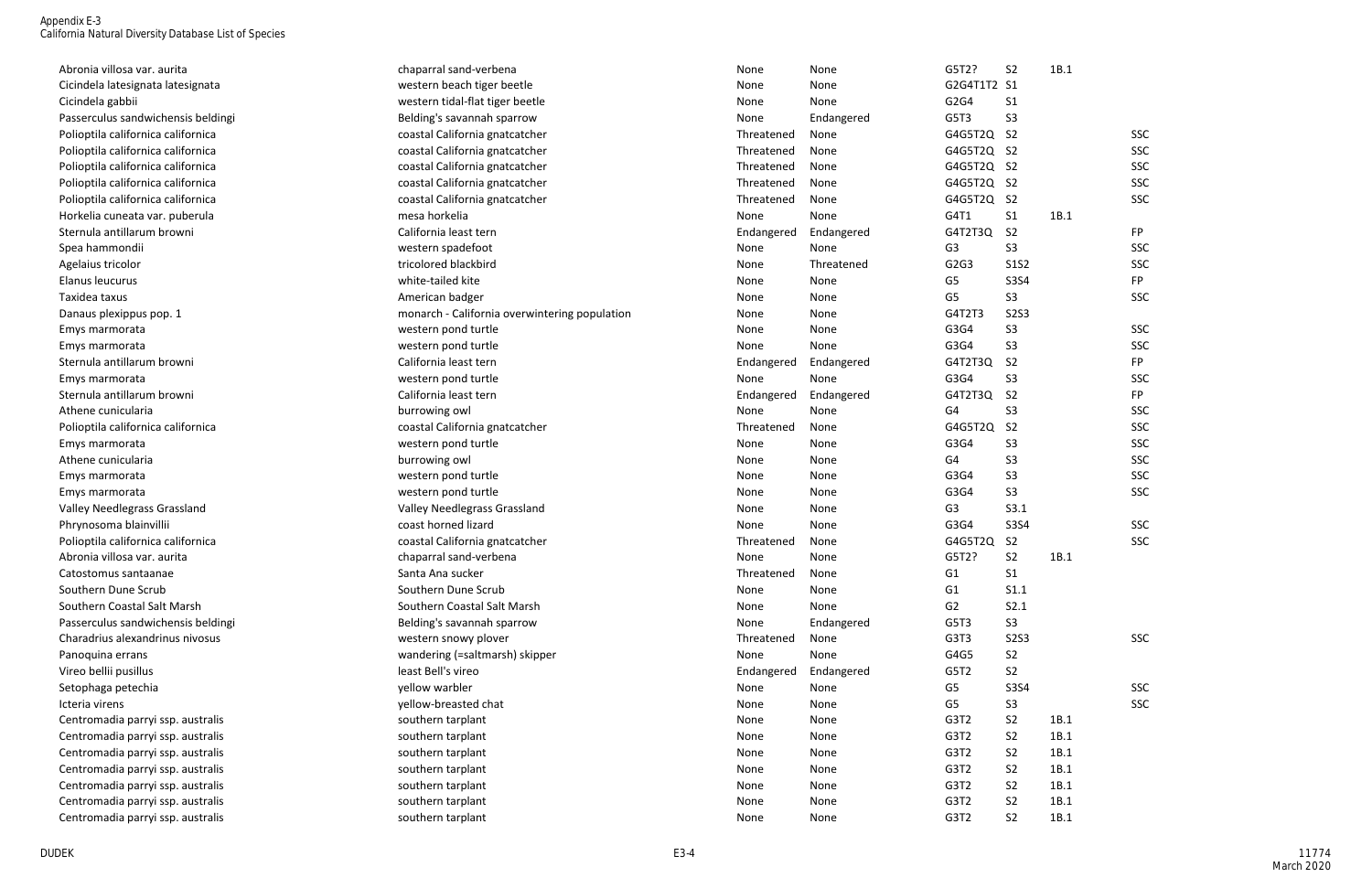| Centromadia parryi ssp. australis          | southern tarplant                             | None       | None       | G3T2           | S <sub>2</sub> | 1B.1 |            |
|--------------------------------------------|-----------------------------------------------|------------|------------|----------------|----------------|------|------------|
| Dudleya multicaulis                        | many-stemmed dudleya                          | None       | None       | G <sub>2</sub> | S <sub>2</sub> | 1B.2 |            |
| Dudleya multicaulis                        | many-stemmed dudleya                          | None       | None       | G <sub>2</sub> | S <sub>2</sub> | 1B.2 |            |
| Abronia villosa var. aurita                | chaparral sand-verbena                        | None       | None       | G5T2?          | S <sub>2</sub> | 1B.1 |            |
| Southern Cottonwood Willow Riparian Forest | Southern Cottonwood Willow Riparian Forest    | None       | None       | G <sub>3</sub> | S3.2           |      |            |
| Danaus plexippus pop. 1                    | monarch - California overwintering population | None       | None       | G4T2T3         | <b>S2S3</b>    |      |            |
| Danaus plexippus pop. 1                    | monarch - California overwintering population | None       | None       | G4T2T3         | <b>S2S3</b>    |      |            |
| Catostomus santaanae                       | Santa Ana sucker                              | Threatened | None       | G <sub>1</sub> | S <sub>1</sub> |      |            |
| Southern Foredunes                         | Southern Foredunes                            | None       | None       | G <sub>2</sub> | S2.1           |      |            |
| Southern Foredunes                         | Southern Foredunes                            | None       | None       | G <sub>2</sub> | S2.1           |      |            |
| Elanus leucurus                            | white-tailed kite                             | None       | None       | G5             | <b>S3S4</b>    |      | <b>FP</b>  |
| Branchinecta sandiegonensis                | San Diego fairy shrimp                        | Endangered | None       | G <sub>2</sub> | S <sub>2</sub> |      |            |
| Branchinecta sandiegonensis                | San Diego fairy shrimp                        | Endangered | None       | G <sub>2</sub> | S <sub>2</sub> |      |            |
| Branchinecta sandiegonensis                | San Diego fairy shrimp                        | Endangered | None       | G <sub>2</sub> | S <sub>2</sub> |      |            |
| Polioptila californica californica         | coastal California gnatcatcher                | Threatened | None       | G4G5T2Q        | S <sub>2</sub> |      | <b>SSC</b> |
| Panoquina errans                           | wandering (=saltmarsh) skipper                | None       | None       | G4G5           | S <sub>2</sub> |      |            |
| Danaus plexippus pop. 1                    | monarch - California overwintering population | None       | None       | G4T2T3         | <b>S2S3</b>    |      |            |
| Polioptila californica californica         | coastal California gnatcatcher                | Threatened | None       | G4G5T2Q        | <b>S2</b>      |      | <b>SSC</b> |
| Polioptila californica californica         | coastal California gnatcatcher                | Threatened | None       | G4G5T2Q S2     |                |      | <b>SSC</b> |
| Polioptila californica californica         | coastal California gnatcatcher                | Threatened | None       | G4G5T2Q S2     |                |      | <b>SSC</b> |
| Anniella stebbinsi                         | southern California legless lizard            | None       | None       | G <sub>3</sub> | S <sub>3</sub> |      | <b>SSC</b> |
| Sternula antillarum browni                 | California least tern                         | Endangered | Endangered | G4T2T3Q        | S <sub>2</sub> |      | <b>FP</b>  |
| Polioptila californica californica         | coastal California gnatcatcher                | Threatened | None       | G4G5T2Q        | <b>S2</b>      |      | <b>SSC</b> |
| Centromadia parryi ssp. australis          | southern tarplant                             | None       | None       | G3T2           | S <sub>2</sub> | 1B.1 |            |
| Catostomus santaanae                       | Santa Ana sucker                              | Threatened | None       | G <sub>1</sub> | S <sub>1</sub> |      |            |
| Elanus leucurus                            | white-tailed kite                             | None       | None       | G <sub>5</sub> | <b>S3S4</b>    |      | <b>FP</b>  |
| Danaus plexippus pop. 1                    | monarch - California overwintering population | None       | None       | G4T2T3         | <b>S2S3</b>    |      |            |
| Elanus leucurus                            | white-tailed kite                             | None       | None       | G5             | <b>S3S4</b>    |      | <b>FP</b>  |
| Elanus leucurus                            | white-tailed kite                             | None       | None       | G <sub>5</sub> | <b>S3S4</b>    |      | <b>FP</b>  |
| Navarretia prostrata                       | prostrate vernal pool navarretia              | None       | None       | G <sub>2</sub> | S <sub>2</sub> | 1B.2 |            |
| Centromadia parryi ssp. australis          | southern tarplant                             | None       | None       | G3T2           | S <sub>2</sub> | 1B.1 |            |
| Vireo bellii pusillus                      | least Bell's vireo                            | Endangered | Endangered | G5T2           | S <sub>2</sub> |      |            |
| Branchinecta sandiegonensis                | San Diego fairy shrimp                        | Endangered | None       | G2             | S <sub>2</sub> |      |            |
| Dudleya multicaulis                        | many-stemmed dudleya                          | None       | None       | G <sub>2</sub> | S <sub>2</sub> | 1B.2 |            |
| Dudleya multicaulis                        | many-stemmed dudleya                          | None       | None       | G <sub>2</sub> | S <sub>2</sub> | 1B.2 |            |
| Dudleya multicaulis                        | many-stemmed dudleya                          | None       | None       | G <sub>2</sub> | S <sub>2</sub> | 1B.2 |            |
| Dudleya multicaulis                        | many-stemmed dudleya                          | None       | None       | G <sub>2</sub> | S <sub>2</sub> | 1B.2 |            |
| Dudleya multicaulis                        | many-stemmed dudleya                          | None       | None       | G <sub>2</sub> | S <sub>2</sub> | 1B.2 |            |
| Dudleya multicaulis                        | many-stemmed dudleya                          | None       | None       | G2             | S <sub>2</sub> | 1B.2 |            |
| Lasthenia glabrata ssp. coulteri           | Coulter's goldfields                          | None       | None       | G4T2           | S <sub>2</sub> | 1B.1 |            |
| Lasthenia glabrata ssp. coulteri           | Coulter's goldfields                          | None       | None       | G4T2           | S <sub>2</sub> | 1B.1 |            |
| Centromadia parryi ssp. australis          | southern tarplant                             | None       | None       | G3T2           | S <sub>2</sub> | 1B.1 |            |
| Centromadia parryi ssp. australis          | southern tarplant                             | None       | None       | G3T2           | S <sub>2</sub> | 1B.1 |            |
| Centromadia parryi ssp. australis          | southern tarplant                             | None       | None       | G3T2           | S <sub>2</sub> | 1B.1 |            |
| Vireo bellii pusillus                      | least Bell's vireo                            | Endangered | Endangered | G5T2           | S <sub>2</sub> |      |            |
| Streptocephalus woottoni                   | Riverside fairy shrimp                        | Endangered | None       | G1G2           | <b>S1S2</b>    |      |            |
| Polioptila californica californica         | coastal California gnatcatcher                | Threatened | None       | G4G5T2Q S2     |                |      | <b>SSC</b> |
|                                            |                                               |            |            |                |                |      |            |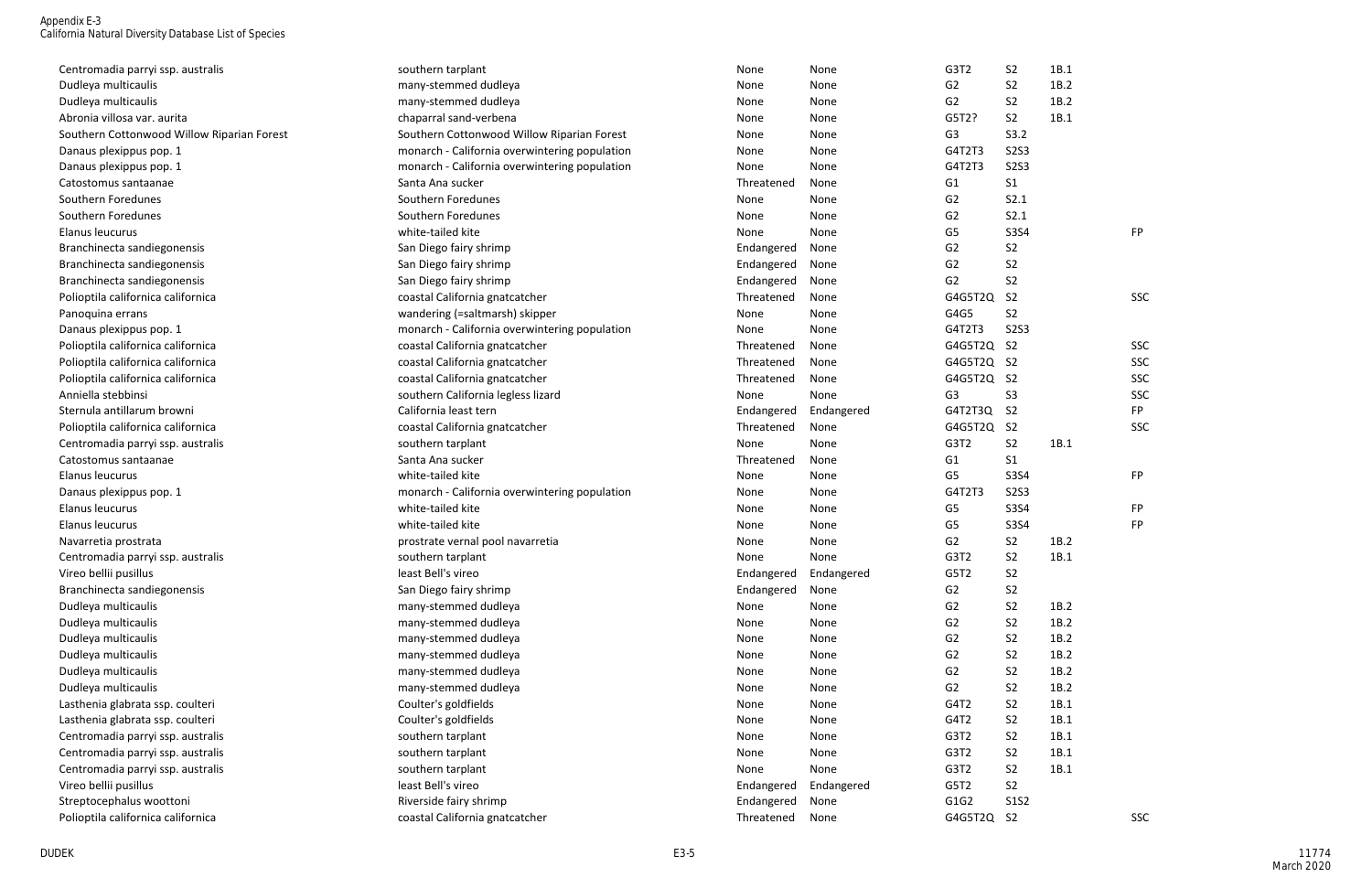| Polioptila californica californica | coastal California gnatcatcher                | Threatened | None       | G4G5T2Q        | - S2           |      | SSC        |
|------------------------------------|-----------------------------------------------|------------|------------|----------------|----------------|------|------------|
| Euphorbia misera                   | cliff spurge                                  | None       | None       | G5             | S <sub>2</sub> | 2B.2 |            |
| Euphorbia misera                   | cliff spurge                                  | None       | None       | G <sub>5</sub> | S <sub>2</sub> | 2B.2 |            |
| Polioptila californica californica | coastal California gnatcatcher                | Threatened | None       | G4G5T2Q        | S <sub>2</sub> |      | <b>SSC</b> |
| Polioptila californica californica | coastal California gnatcatcher                | Threatened | None       | G4G5T2Q        | S <sub>2</sub> |      | SSC        |
| Vireo bellii pusillus              | least Bell's vireo                            | Endangered | Endangered | G5T2           | S <sub>2</sub> |      |            |
| Myotis yumanensis                  | Yuma myotis                                   | None       | None       | G5             | <b>S4</b>      |      |            |
| Dudleya multicaulis                | many-stemmed dudleya                          | None       | None       | G <sub>2</sub> | S <sub>2</sub> | 1B.2 |            |
| Nemacaulis denudata var. denudata  | coast woolly-heads                            | None       | None       | G3G4T2         | S <sub>2</sub> | 1B.2 |            |
| Aphanisma blitoides                | aphanisma                                     | None       | None       | G3G4           | S <sub>2</sub> | 1B.2 |            |
| Aphanisma blitoides                | aphanisma                                     | None       | None       | G3G4           | S <sub>2</sub> | 1B.2 |            |
| Aphanisma blitoides                | aphanisma                                     | None       | None       | G3G4           | S <sub>2</sub> | 1B.2 |            |
| Aphanisma blitoides                | aphanisma                                     | None       | None       | G3G4           | S <sub>2</sub> | 1B.2 |            |
| Aphanisma blitoides                | aphanisma                                     | None       | None       | G3G4           | S <sub>2</sub> | 1B.2 |            |
| Aphanisma blitoides                | aphanisma                                     | None       | None       | G3G4           | S <sub>2</sub> | 1B.2 |            |
| Aphanisma blitoides                | aphanisma                                     | None       | None       | G3G4           | S <sub>2</sub> | 1B.2 |            |
| Sternula antillarum browni         | California least tern                         | Endangered | Endangered | G4T2T3Q        | S <sub>2</sub> |      | <b>FP</b>  |
| Icteria virens                     | yellow-breasted chat                          | None       | None       | G <sub>5</sub> | S <sub>3</sub> |      | <b>SSC</b> |
| Suaeda esteroa                     | estuary seablite                              | None       | None       | G <sub>3</sub> | S <sub>2</sub> | 1B.2 |            |
| Abronia villosa var. aurita        | chaparral sand-verbena                        | None       | None       | G5T2?          | S <sub>2</sub> | 1B.1 |            |
| Atriplex coulteri                  | Coulter's saltbush                            | None       | None       | G <sub>3</sub> | <b>S1S2</b>    | 1B.2 |            |
| Buteo swainsoni                    | Swainson's hawk                               | None       | Threatened | G <sub>5</sub> | S <sub>3</sub> |      |            |
| Athene cunicularia                 | burrowing owl                                 | None       | None       | G <sub>4</sub> | S <sub>3</sub> |      | <b>SSC</b> |
| Agelaius tricolor                  | tricolored blackbird                          | None       | Threatened | G2G3           | <b>S1S2</b>    |      | <b>SSC</b> |
| Setophaga petechia                 | yellow warbler                                | None       | None       | G <sub>5</sub> | <b>S3S4</b>    |      | <b>SSC</b> |
| Icteria virens                     | yellow-breasted chat                          | None       | None       | G <sub>5</sub> | S <sub>3</sub> |      | <b>SSC</b> |
| Atriplex coulteri                  | Coulter's saltbush                            | None       | None       | G <sub>3</sub> | <b>S1S2</b>    | 1B.2 |            |
| Eryngium aristulatum var. parishii | San Diego button-celery                       | Endangered | Endangered | G5T1           | S <sub>1</sub> | 1B.1 |            |
| Suaeda esteroa                     | estuary seablite                              | None       | None       | G <sub>3</sub> | S <sub>2</sub> | 1B.2 |            |
| Atriplex coulteri                  | Coulter's saltbush                            | None       | None       | G <sub>3</sub> | <b>S1S2</b>    | 1B.2 |            |
| Centromadia parryi ssp. australis  | southern tarplant                             | None       | None       | G3T2           | S <sub>2</sub> | 1B.1 |            |
| Lasthenia glabrata ssp. coulteri   | Coulter's goldfields                          | None       | None       | G4T2           | S <sub>2</sub> | 1B.1 |            |
| Ardea herodias                     | great blue heron                              | None       | None       | G <sub>5</sub> | S <sub>4</sub> |      |            |
| Polioptila californica californica | coastal California gnatcatcher                | Threatened | None       | G4G5T2Q        | <b>S2</b>      |      | <b>SSC</b> |
| Athene cunicularia                 | burrowing owl                                 | None       | None       | G4             | S <sub>3</sub> |      | <b>SSC</b> |
| Polioptila californica californica | coastal California gnatcatcher                | Threatened | None       | G4G5T2Q        | S <sub>2</sub> |      | <b>SSC</b> |
| Ammodramus savannarum              | grasshopper sparrow                           | None       | None       | G5             | S <sub>3</sub> |      | <b>SSC</b> |
| Atriplex serenana var. davidsonii  | Davidson's saltscale                          | None       | None       | G5T1           | S <sub>1</sub> | 1B.2 |            |
| Atriplex pacifica                  | south coast saltscale                         | None       | None       | G4             | S <sub>2</sub> | 1B.2 |            |
| Danaus plexippus pop. 1            | monarch - California overwintering population | None       | None       | G4T2T3         | <b>S2S3</b>    |      |            |
| Centromadia parryi ssp. australis  | southern tarplant                             | None       | None       | G3T2           | S <sub>2</sub> | 1B.1 |            |
| Quercus dumosa                     | Nuttall's scrub oak                           | None       | None       | G <sub>3</sub> | S <sub>3</sub> | 1B.1 |            |
| Polioptila californica californica | coastal California gnatcatcher                | Threatened | None       | G4G5T2Q        | S <sub>2</sub> |      | SSC        |
| Danaus plexippus pop. 1            | monarch - California overwintering population | None       | None       | G4T2T3         | <b>S2S3</b>    |      |            |
| Aphanisma blitoides                | aphanisma                                     | None       | None       | G3G4           | S <sub>2</sub> | 1B.2 |            |
| Aphanisma blitoides                | aphanisma                                     | None       | None       | G3G4           | S <sub>2</sub> | 1B.2 |            |
| Suaeda esteroa                     | estuary seablite                              | None       | None       | G <sub>3</sub> | S <sub>2</sub> | 1B.2 |            |
|                                    |                                               |            |            |                |                |      |            |